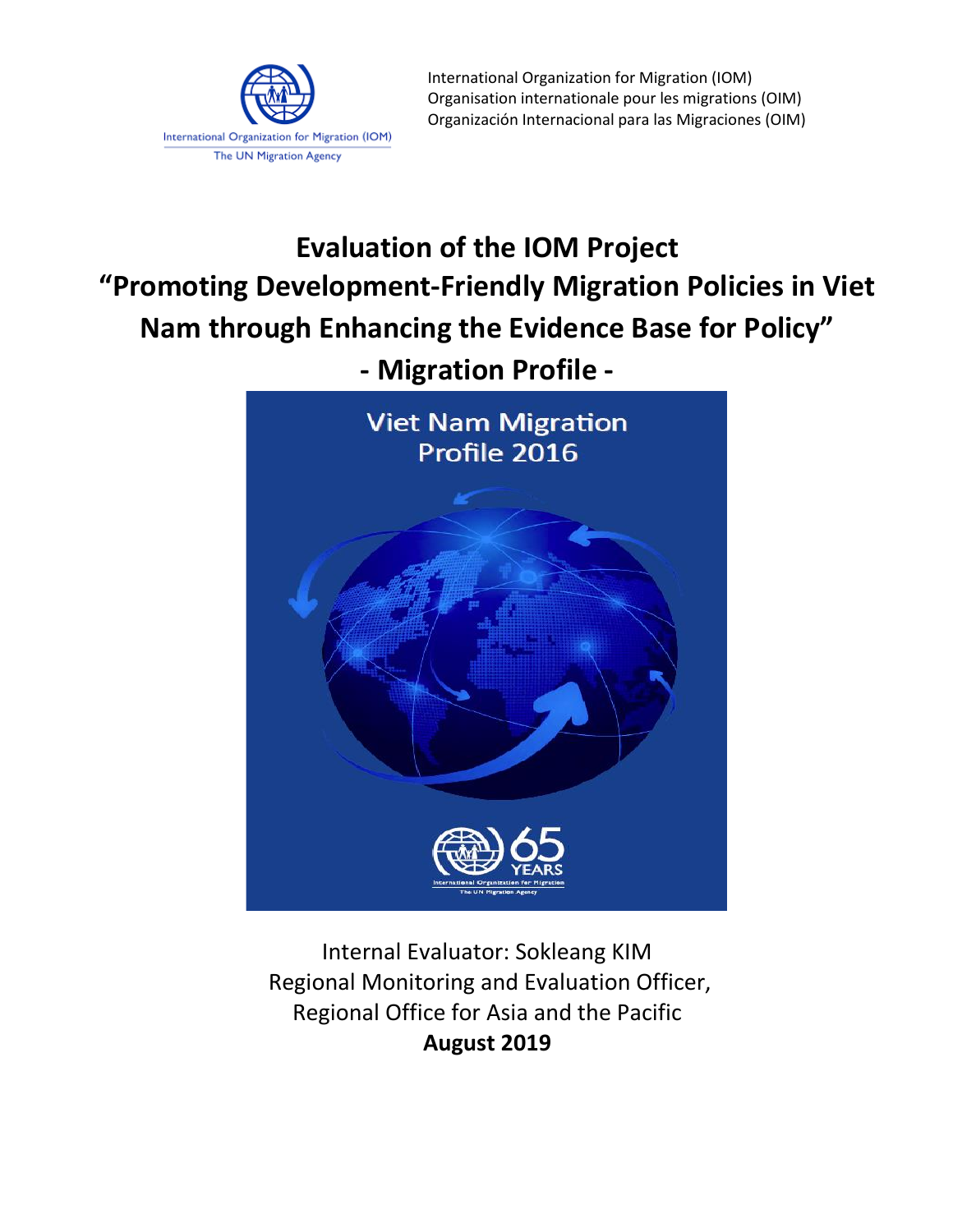

## Table of Contents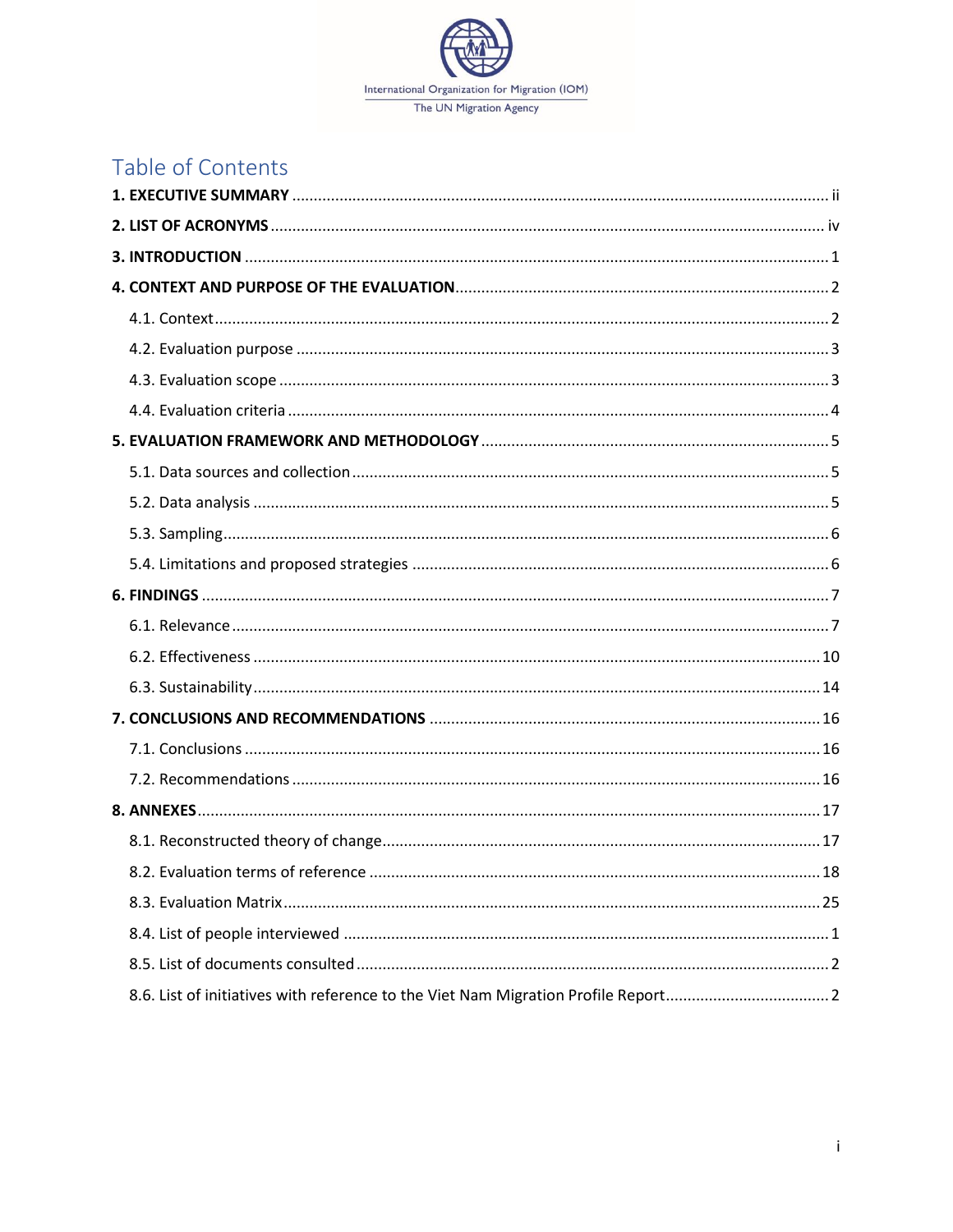

## <span id="page-2-0"></span>1. EXECUTIVE SUMMARY

The Viet Nam Migration Profile (MPR) Project was implemented over a period of 48 months from October 2013 through September 2017 with funding support from IOM Development Fund aiming at producing a more rigorous and reliable evidence on migration situation which can be used for related policy review and development in Viet Nam. The project was managed by IOM – Viet Nam in close collaboration with the Government of Viet Nam through an advisory panel composing of representatives of government's ministries and agencies.

This ex-post evaluation was commissioned by the IOM - Viet Nam and carried out by the Regional Monitoring and Evaluation Officer who basesin IOM's Regional Office in Bangkok with field data collection completed in January 2019. Non-experimentation designed was used given the fact that it was not possible to establish and/or identify attribution. The evaluator collected and reviewed related documents, including project's proposal, reports and other publications, as well as interviewed with 17 stakeholders in Hanoi, the Capital City of Viet Nam.

The following paragraphs summarize key findings and forward-looking recommendations:

Out of the three selected evaluation criteria, relevance and effectiveness of the project had been assessed as highly relevant and fully achieved respectively, except the sustainability which was rated only at satisfactory level. The project was very well aligning to the needs of various stakeholders in migration even though there was no specific government's priority on the needs, but such needs were expressed verbally by all key informant interviewed. However, the MPR itself could be more relevant given the current migration issues in the country, as well as in the globe if it integrates other important aspects such as the nexus of climate change and migration, migration and indebtedness and children left behind. The quality of results matrix, including weak result articulation and indicators is also another area for improvement.

Not differently, the project fully achieved its intended results with some improvements needed. The quality of the MPR was appreciated and being used as reference for policy development; stakeholders increased their knowledge and technical capacity in reviewing dynamics of migration and policy development and strengthen interagency coordination around migration issues. The issue here was the membership of the Advisory Panel (AP) was not inclusive of key players, such as representatives of the civil society, private sector and NGOs; and adequate monitoring of the project's results, particularly the changes in knowledge and technical capacity of participants in any training and workshops delivered by the project.

The sustainability of the project's results is good (3 out of 5). The Viet Nam MPR has become as a referencing point for policy development and programming among government agencies and development partners related to migration, and the increased knowledge and technical capacity of the project stakeholders, especially of the government officials will be retained and used for future policy and migration management after the project ended. However, the dissolvement of the AP, even it was designed that way, it is hard to predict that this mechanism will remain active longer.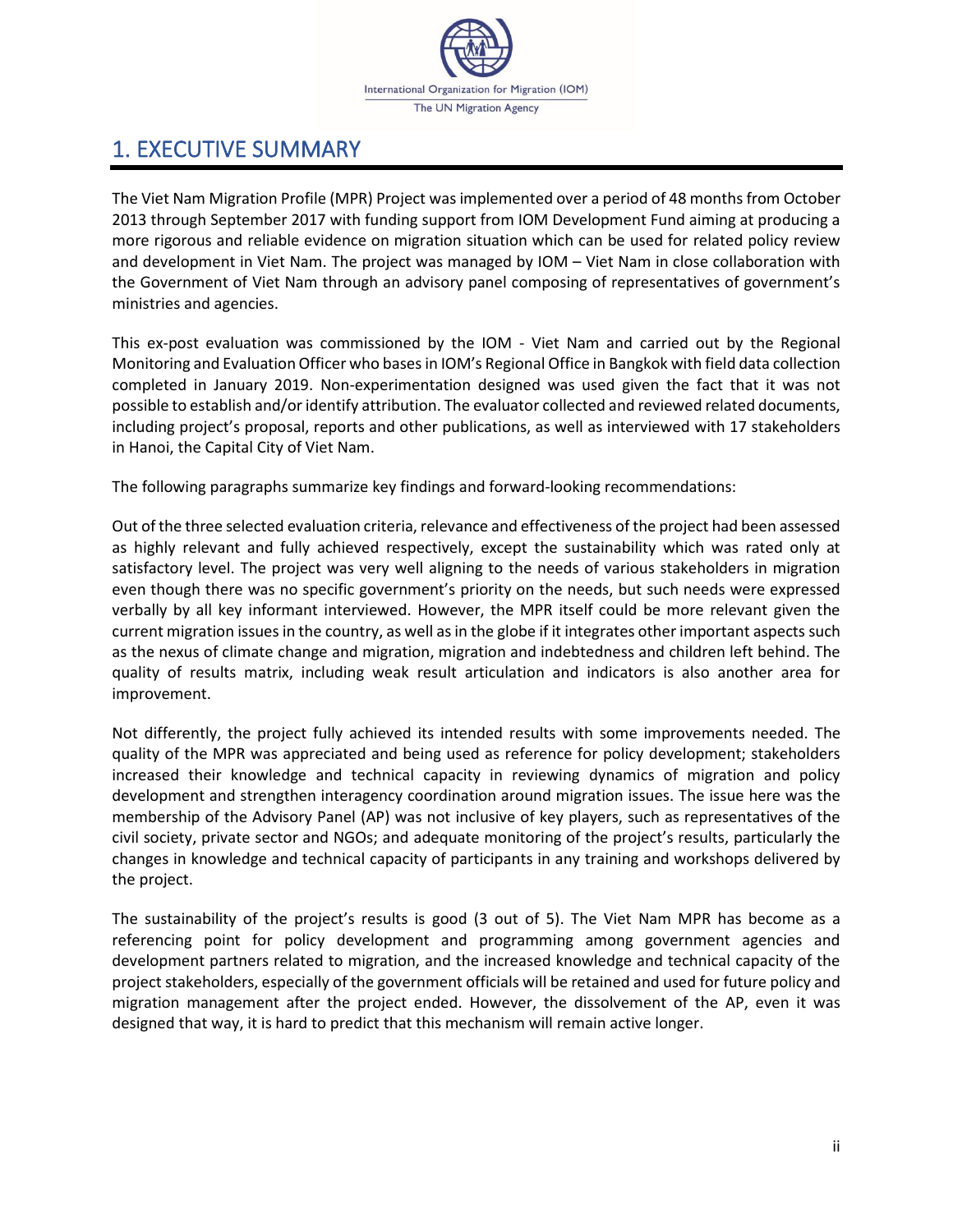

In order to increase the project's relevance, effectiveness and sustainability for future projects, four key recommendations were proposed:

(1) IOM Development Fund should develop and put in place a generic Migration Profile Report Template giving consideration to all dimensions related to migration, a Standard Operation Procedures (SOP) and specific requirements to carry out migration profile projects, including working modality, results matrix, basic monitoring tools and systems., etc.

(2) IOM – Viet Nam: should consider having an intervention that aims to support the Government of Viet Nam to establish and strengthen an interagency coordination body (inclusive of civil society organizations, private sector and NGOs) to coordinate policy development and respond to migration issues in Viet Nam;

(3) IOM – Viet Nam: For future project, it is strongly recommended for project management office to develop a project database system to record every details of project's stakeholders which can be used effectively for monitoring and reporting purposes; and

(4) IOM – Viet Nam: For future project, for all kind of capacity building interventions, project management office is strongly recommended to develop and use adequate monitoring tools to assess changes in knowledge and impacts of the capacity building interventions.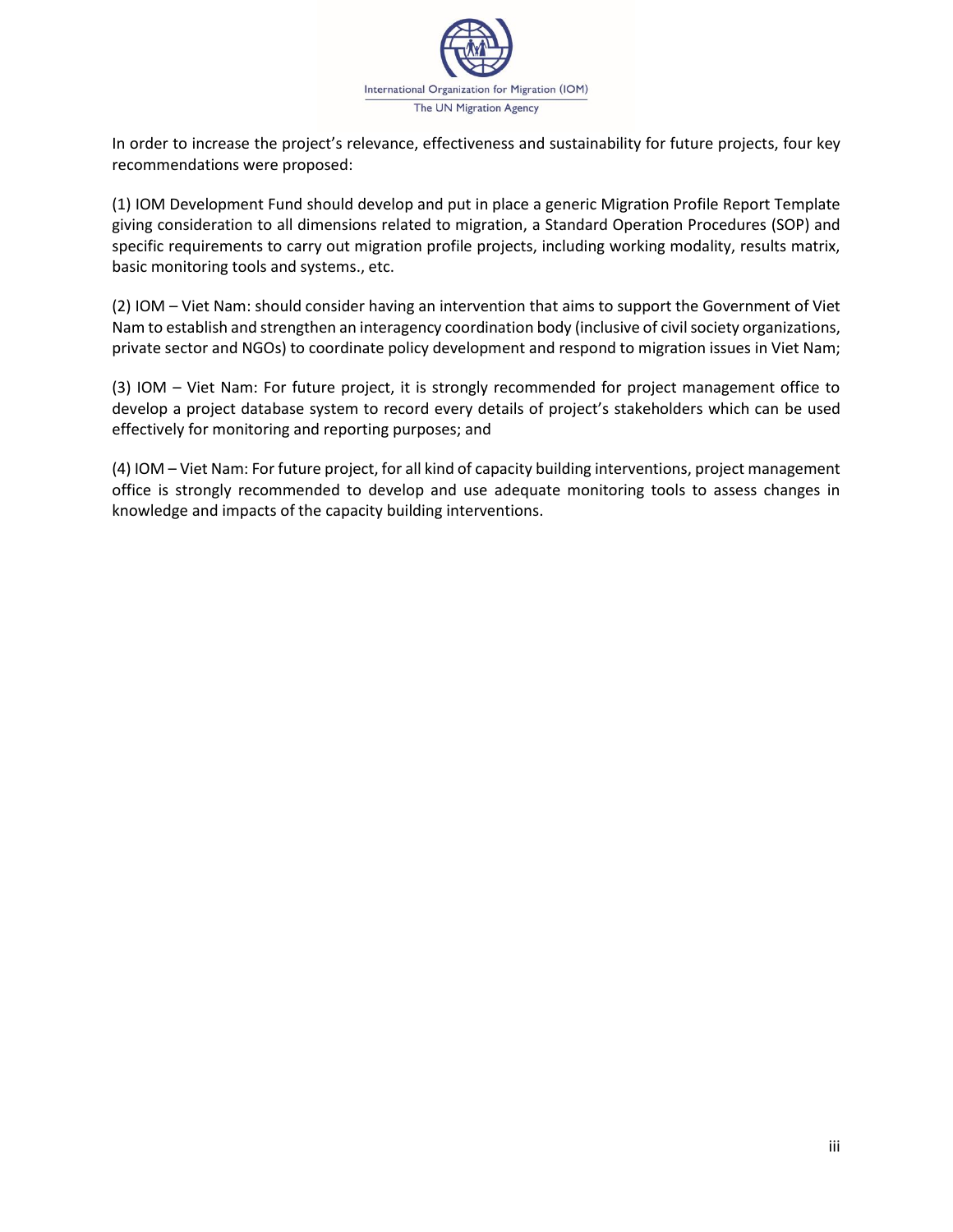

## <span id="page-4-0"></span>2. LIST OF ACRONYMS

| AP            | <b>Advisory Panel</b>                                                |
|---------------|----------------------------------------------------------------------|
| <b>CD</b>     | <b>Consular Department</b>                                           |
| <b>IOM</b>    | International Organization for Migration                             |
| <b>MIGOF</b>  | <b>Migration Governance Framework</b>                                |
| <b>MoD</b>    | Ministry of Defense                                                  |
| <b>MoET</b>   | Ministry of Education and Training                                   |
| <b>MoFA</b>   | Ministry of Foreign Affairs                                          |
| MoJ           | Ministry of Justice                                                  |
| <b>MoLISA</b> | Ministry of Labour, War Invalids and Social Affairs                  |
| <b>MPI</b>    | Viet Nam Women's Union, Ministry of Planning and Investment          |
| <b>MPR</b>    | <b>Migration Profile Report</b>                                      |
| <b>MPSI</b>   | Ministry of Public Security                                          |
| <b>NGOs</b>   | Non-Governmental Organizations                                       |
| <b>SDG</b>    | Sustainable Development Goals                                        |
| <b>ToC</b>    | Theory of Change                                                     |
| <b>UNDP</b>   | The United Nations Development Programme                             |
| <b>UNESCO</b> | The United Nations Educational, Scientific and Cultural Organization |
| <b>VSB</b>    | Vietnam State Bank                                                   |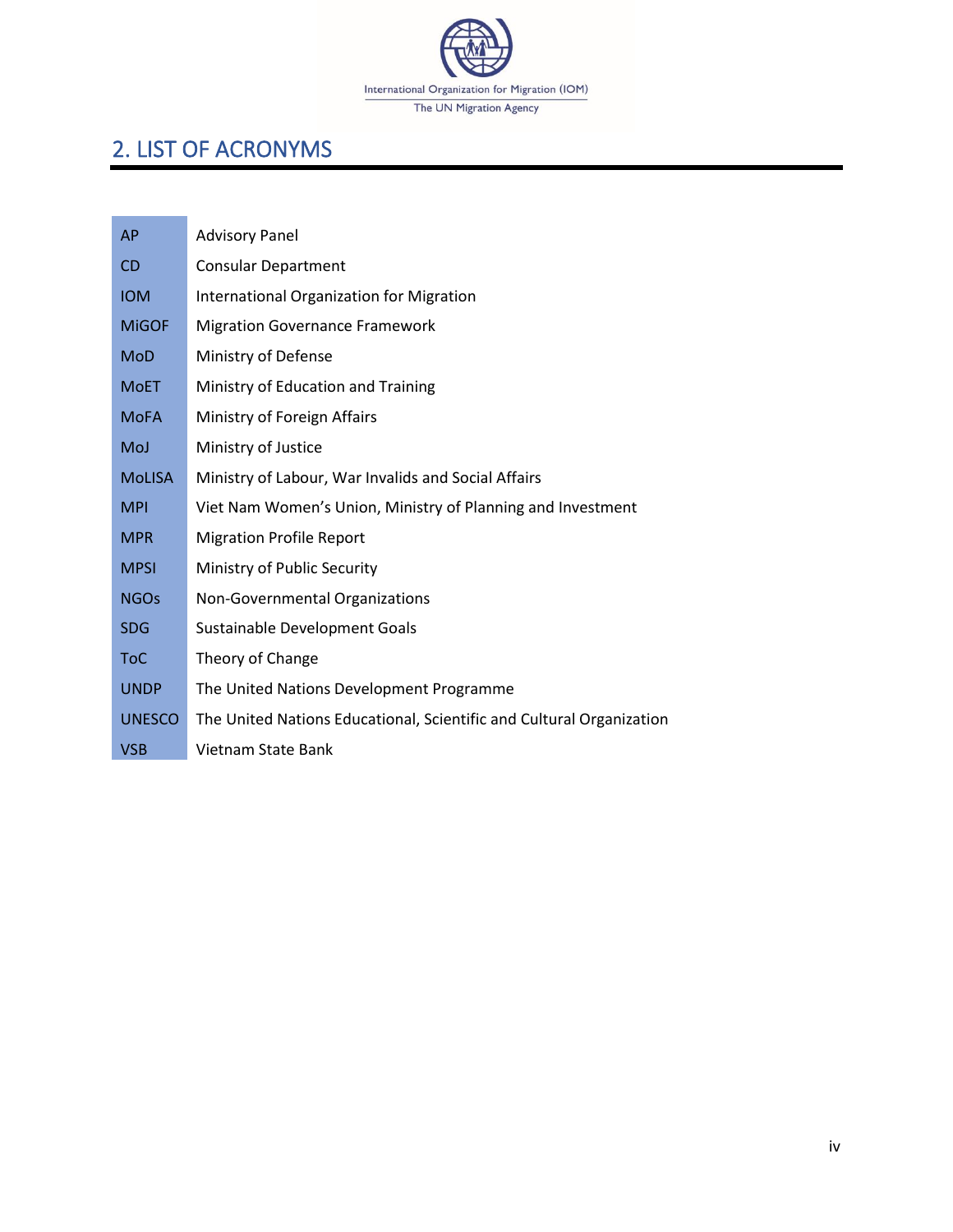

## <span id="page-5-0"></span>3. INTRODUCTION

This ex-post evaluation was commissioned by the IOM Mission in Viet Nam for the project "Promoting development-friendly migration policies in Viet Nam through enhancing the evidence base for policy", called Viet Nam Migration Profile project which was funded by the IOM Development Fund. This was carried out by the Regional Monitoring and Evaluation Officer who bases in IOM's Regional Office in Bangkok.

The evaluation was conducted from 14 to 18 January 2019; 15 months after the completion date of the project implementation, which is about five months later than the window period set out by the [IOM](https://developmentfund.iom.int/sites/default/files/documents/IOM%20Development%20Fund%20Post%20%20Project%20Evaluations%20OIG.pdf)  [Development Fund's](https://developmentfund.iom.int/sites/default/files/documents/IOM%20Development%20Fund%20Post%20%20Project%20Evaluations%20OIG.pdf) Evaluation Policy. According to the policy, all IOM Development Fund funded projects are required to carry out ex-post evaluation preferably 6 to 12 months after the project is completed. This delay was due to the fact that the evaluation plan was not anticipated in the project design at the front set, but then it was advised to do so in order to capture any lessons learned and best practices from the project.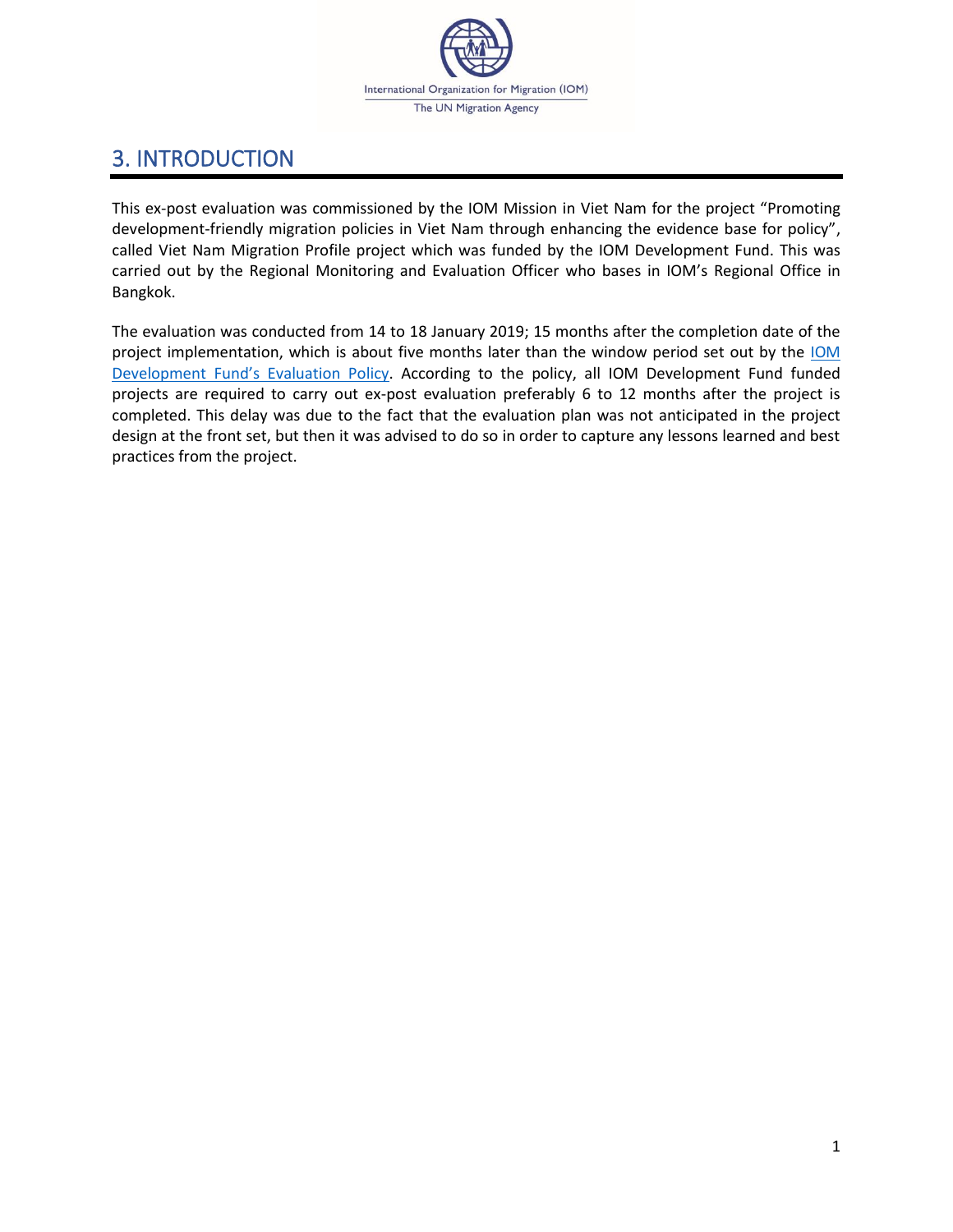

## <span id="page-6-0"></span>4. CONTEXT AND PURPOSE OF THE EVALUATION

### <span id="page-6-1"></span>4.1. Context

This 48-month project (implementation period from 01 October 2013 – 30 September 2017)<sup>1</sup> intended to provide the Government of Viet Nam and other actors evidences to develop policies, regulations and interventions for a better management of and response to migration issues, which ultimately contributes to safe, orderly and regular migration, as well as socio-economic development of the country.

Despite the potential contribution of international migration to Viet Nam's development, there are indications that the gains are not fully harnessed for individual migrants or national socio-economic development. For instance, there is a persistently high rate of underemployment upon return, migrationrelated debt, and increasing irregular migration from and to Vietnam, among other signs. Non-national migrants in Viet Nam are also poorly equipped to enhance individual and country-wide development. Immigrants can face poor working and living conditions, restrictive policies, stigma and uncertainty while restrictive immigration rules can deter foreign direct investments. These barriers to individual migrants reflect the under-utilization of immigration as a development tool.

Even though the Government of Viet Nam has tried to promote safe and regular migration domestically and internationally through putting in place various legal instruments to deal with these challenges, it is also understood that policy makers require more in-depth knowledge of the migration process and pattern, especially more accessible and comprehensive data and evidences to develop more practical laws, policies and guidelines that will contribute to safe, orderly and regular migration, which are seen as absent so far.

To respond to this concern, and with the request of the Government of Viet Nam, IOM Viet Nam had implemented the "promoting development-friendly migration policies through enhancing the evidence base for policy" project which aiming at producing the Viet Nam migration profile, along with increasing the government officials' capacity in collecting, analysing and using the migration data and evidences for policy making. The two mutually re-enforcing outcomes of the project are as follows:

- Intra-governmental coordination mechanism is strengthened to coordinate migration related data collection, sharing and analysis; and
- Policy makers in Viet Nam improved legal instruments including laws, policies, strategies and guidelines to better manage migration referencing to credible data and evidences.

As part of the evaluation, a Theory of Change (ToC) diagram was re-constructed to further illustrate the intended results of the project, based on the project document and on conversations with IOM staff and stakeholders.

<sup>1</sup> *It is inclusive of four times of no-cost extension, and each extension lasted for 6 months.*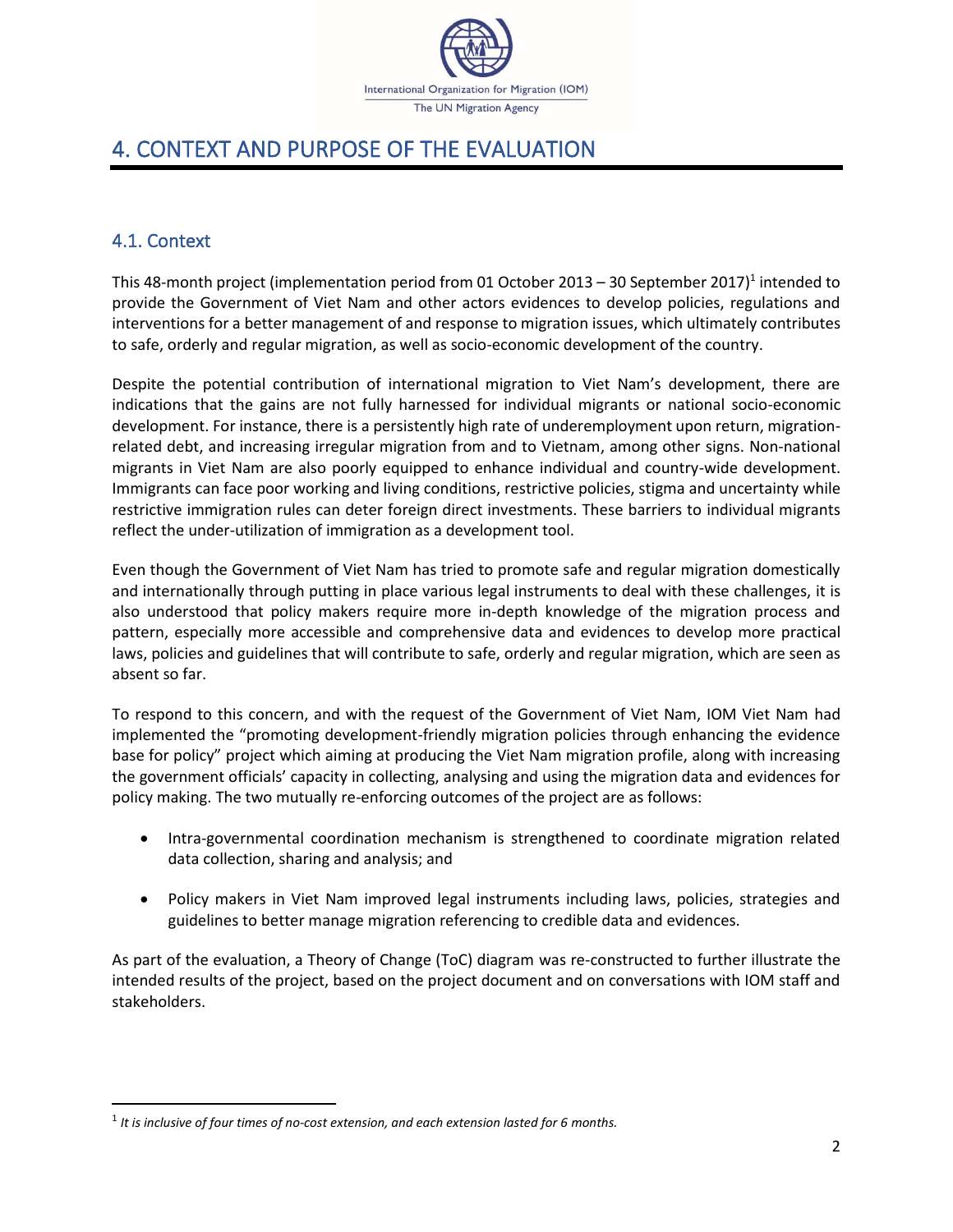

### <span id="page-7-0"></span>4.2. Evaluation purpose

This is a utility-focus evaluation from which its findings, conclusions and recommendations will be invaluable inputs for the IOM Development Fund and IOM Viet Nam (project management and senior management), to improve future programming and strengthen ability to deliver high results. This evaluation is also going to benefit the Government of Viet Nam on their priorities in developing migrationfriendly policies that will promote safe, orderly and regular migration. This ex-post evaluation was also conducted in compliance with the IOM Development Fund's evaluation guidelines<sup>2</sup> to document lessons learned and best practices and assess its value for money.

To achieve this purpose, the specific objectives of the evaluations are to:

- Assess to what extent the project aligned with the needs of the Government of Viet Nam on management of migration, and with the mandate of IOM and the IOM Development Fund and other strategic priorities of regional and international commitment, including of the MiGOF and SDG.
- Assess the extent to which the planned results were achieved in terms of both quantity and quality;
- Assess the functioning and effectiveness of the AP in leading the development of this Viet Nam Migration Profile;
- Identify institutional changes or prospective institutional changes towards improving evidencebased policy formulation pertaining to migration management; and
- Identify recommendations, lessons learned and best practices in building credible data and evidences for migration-related policy development in Viet Nam, as well as how to strengthen the sustainability of the project's results.

This evaluation was conducted by the regional monitoring and evaluation officer based in Bangkok who is experienced in project evaluation, but is independent from the project formulation, planning and implementation, to as much as possible, ensure independent analysis and findings.

### <span id="page-7-1"></span>4.3. Evaluation scope

The evaluation covers the entire project period from 1 October 2013 until the time of the evaluation visit. Since this is the policy-related project, the evaluation looked at the results or any changes observed throughout the country, and none of the project's result was excluded from the assessment.

<sup>2</sup> *IDF-funded project's ex-post evaluation should be conducted between six and twelve months after the project completion. However, due to workload at the mission, this evaluation was delayed until January 2019 with approval from IDF in Geneva.*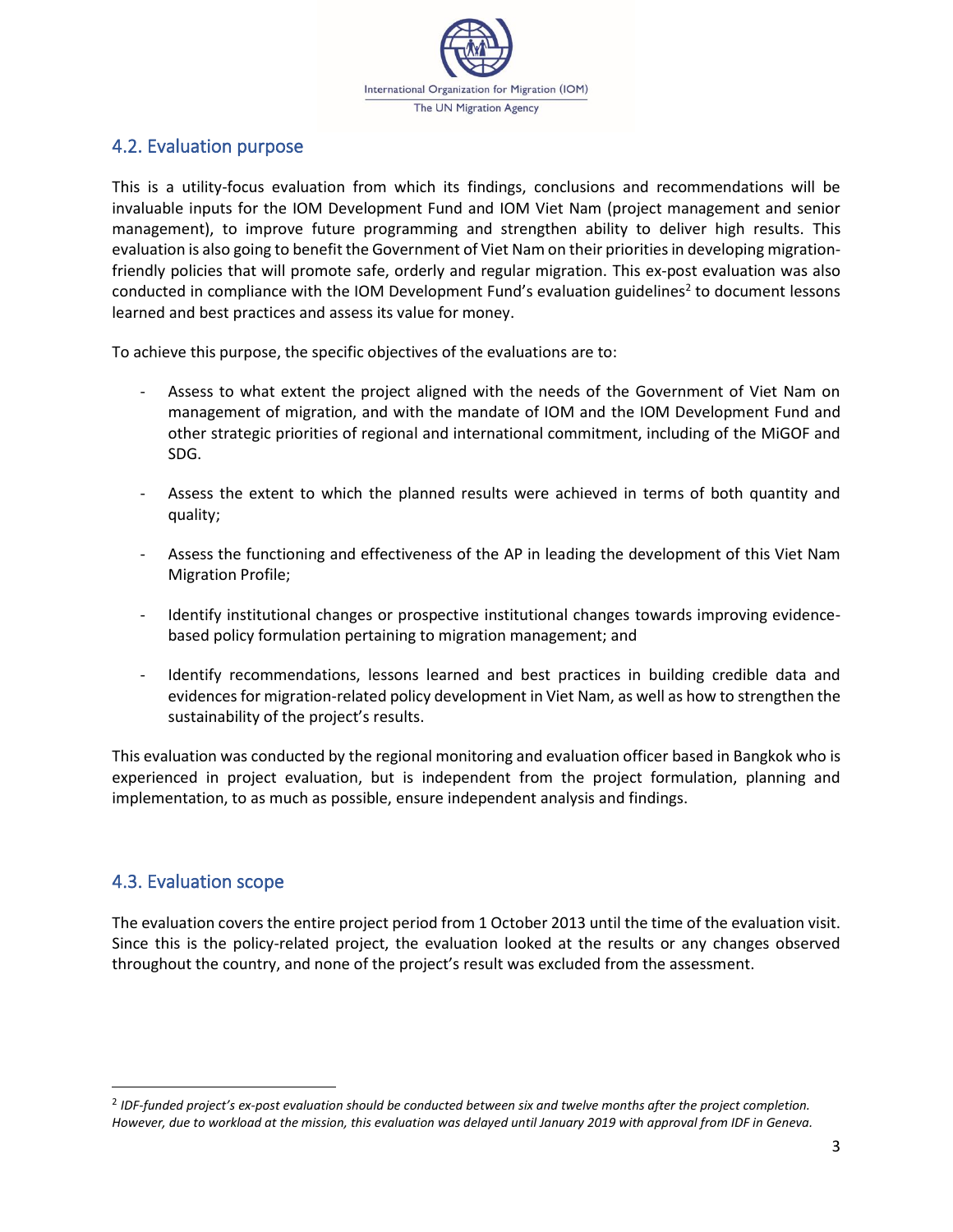

### <span id="page-8-0"></span>4.4. Evaluation criteria

This is a light evaluation that investigated only a few evaluation criteria and primarily focused on the changes which were created or contributed at the outcome level. Here are the three evaluation criteria chosen for this evaluation:

- **Relevance**: assessing the linkages between the project's focus/results, implementation modality, and relevant needs, priorities and policies of the Government of Viet Nam, mandates of IOM, and other global priorities.
- Effectiveness: assessing the achievement of results (quantity and quality), the changes observed at individual and institutional level of the project stakeholders (positive/negative and intended/unintended), as well as internal and external factors.
- **Sustainability**: identifying arrangements by the Government of Viet Nam in using or benefiting the project's results (coordination in policy formulation and use of the Migration Profile) for policy development after the completion of the project.

The aspects of human rights and gender equality were also assessed and integrated into each evaluation criteria above where relevant.

The selection of the evaluation criteria was made in consultation between the evaluator, IOM Viet Nam colleagues and IOM Development Fund colleagues, and they were amended from the ones provided in the original Terms of Reference (see [annex 8.2\)](#page-22-0) which focused on the five OECD/DAC criteria, due to limited budget and the nature of light focus of the evaluation. Please refer to the list of evaluation questions i[n annex 8.3](#page-29-0)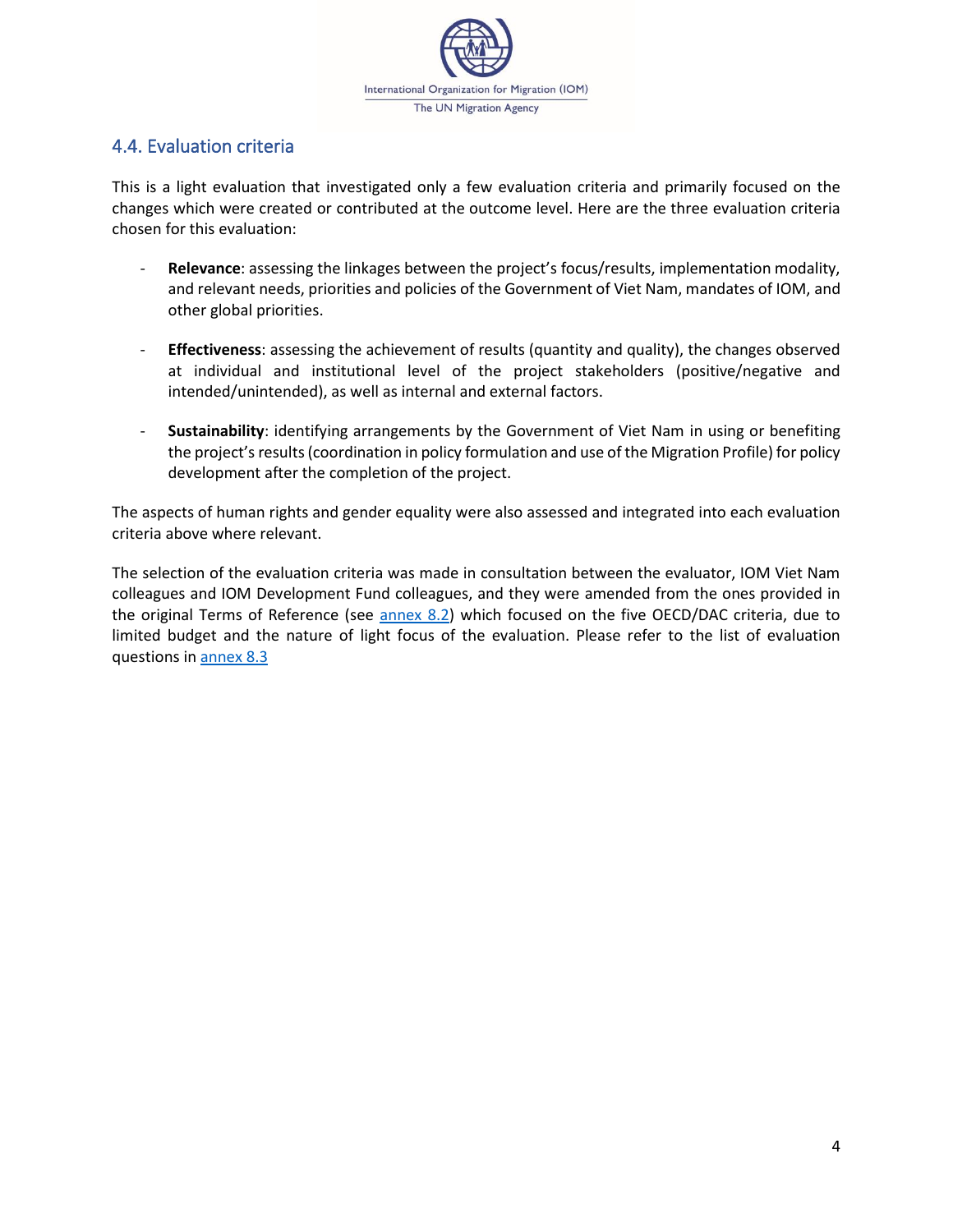

## <span id="page-9-0"></span>5. EVALUATION FRAMEWORK AND METHODOLOGY

### <span id="page-9-1"></span>5.1. Data sources and collection

The evaluator employed a non-experimental design with quantitative and qualitative data collection methods. Data was collected and compiled from the available documents and publications as the secondary source (see [annex 8.5\)](#page-33-0), and the primary sources through conducting key informant interviews (KIIs) with IOM staffs managing the project and stakeholders from government, academia , and diplomats of foreign embassies in Hanoi (se[e annex 8.4](#page-32-0) for list of key informants).

### <span id="page-9-2"></span>5.2. Data analysis

The data analysis was guided by the Evaluation Matrix (see [annex 8.3\)](#page-29-0) with heavy dependence on collected quantitative and qualitative data. The focus of analysis is to determine the achievements made against the planned targets, and to identify, as much as possible, the contribution to any performance or behavioral changes which the project made. The evaluator strived to ensure objective and balanced assessments, accurate and verifiable affirmations, and realistic recommendations, and follow the [IOM](https://dmsportal/PublishedDocuments/Instructions/IOM%20Data%20Protection%20Principles%20FINAL.pdf#search=IOM%20Data%20Protection%20Principles)  [Data Protection Principles,](https://dmsportal/PublishedDocuments/Instructions/IOM%20Data%20Protection%20Principles%20FINAL.pdf#search=IOM%20Data%20Protection%20Principles) [UNEG norms and standards,](https://www.iom.int/sites/default/files/about-iom/evaluation/UNEG-Norms-Standards-for-Evaluation-2016.pdf) and relevant [ethical guidelines](https://www.iom.int/sites/default/files/about-iom/evaluation/UNEG-Ethical-Guidelines-2008.pdf) in conducting evaluation.

Under each evaluation criteria, a rating was given supported by evidence collected from the KII respondents in the country and document review supported by analysis of each evaluation question. The two cross-cutting evaluation criteria, including Human Rights and Gender Equality were reflected in all three selected evaluation criteria.

The following assessment criteria is assigned to specific evaluation criteria supported by evidences on a 1-5 scale:

|                | <b>Evaluation Criteria Scaling</b>                    | <b>Explanation</b>                                                                                                                                                          |
|----------------|-------------------------------------------------------|-----------------------------------------------------------------------------------------------------------------------------------------------------------------------------|
| 5              | Excellent (Always)                                    | There is evidence of fully or over achieved results, and/or<br>higher contributions exceeding the level expected by the<br>intervention, without any areas for improvement. |
| 4              | Very good (Almost always)                             | There is evidence of fully achieved results, and/or higher<br>contribution but with some areas for improvement remaining.                                                   |
| 3              | Good (Mostly, with some<br>exceptions)                | There is evidence of satisfactory achieved results, and/or<br>contribution but requirement for continued improvement.                                                       |
| $\mathfrak{D}$ | Adequate (Sometimes, with<br>many exceptions)         | There is evidence of less than satisfactory achieved results,<br>and/or small contribution, but significant improvement<br>required.                                        |
| 1              | Poor (Never or occasionally<br>with clear weaknesses) | Too far behind the targeted results with low or no observable<br>contribution, and significant improvement required.                                                        |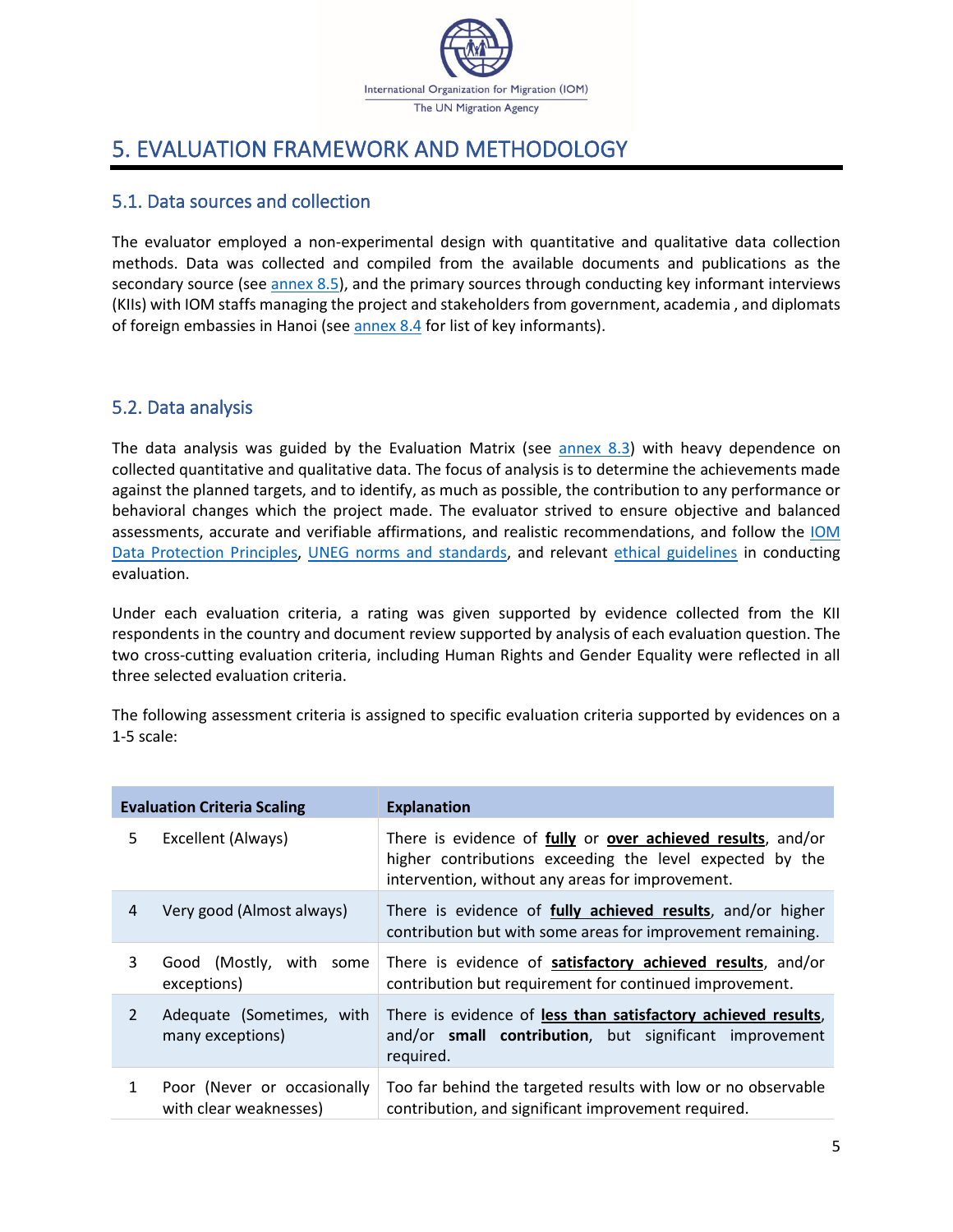

### <span id="page-10-0"></span>5.3. Sampling

Sampling was not used for this evaluation as the findings did not intend to claim for any representativeness, and the context of the project was not conducive for it, such as the total stakeholders was not large enough, limited budget and time to carry a larger number of interviews, and challenges to access to the stakeholders for interviews. Consequently, 17 stakeholders (four female) representing different institutions were identified purposively for the interviews (se[e annex 8.4\)](#page-32-0).



### <span id="page-10-1"></span>5.4. Limitations and proposed strategies

The only limitation for this evaluation was the inability to speak with more stakeholders, such as diplomats of foreign embassies in Hanoi, especially those from neighboring countries by land to Viet Nam, including Cambodia, Laos PDR and China to find out their perception of the relevance of this project to the current and future context of Viet Nam pertaining to border crossing management. Furthermore, it was not possible to schedule interviews with representatives of relevant UN agencies as well as NGOs involved in migration due to time conflict. To substitute this shortfall, the evaluator explored information available in various publications pertaining to the issues through search engines (see [annex 8.5\)](#page-33-0). However, the evaluator managed to have an-hour interview with a diplomat of the Australian embassy in Hanoi who was involved in various consultations carried out by the project.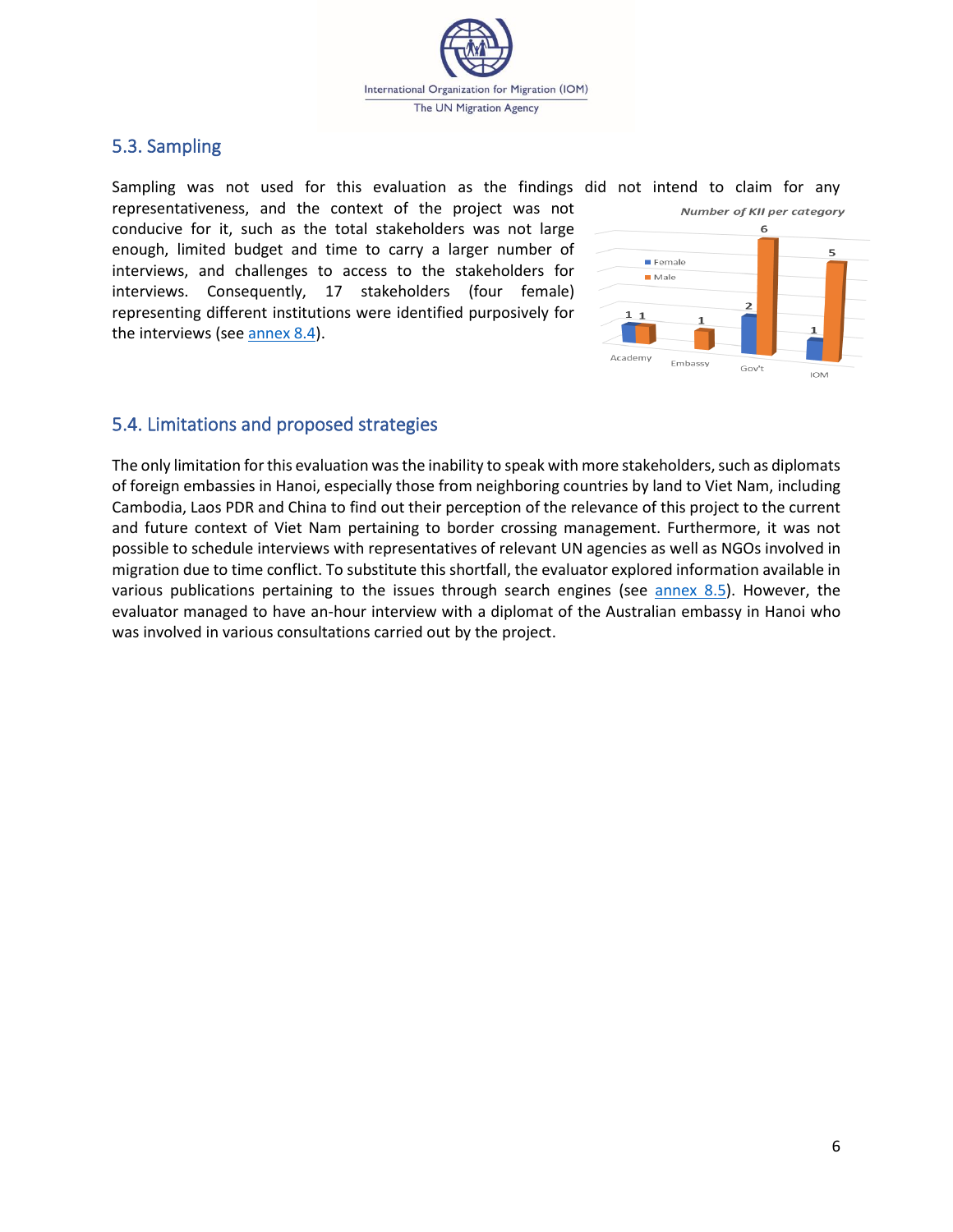

## <span id="page-11-0"></span>6. FINDINGS

| <b>Assessment Scaling per Evaluation Criteria</b> |         |  |  |  |  |  |
|---------------------------------------------------|---------|--|--|--|--|--|
| <b>RELEVANCE</b>                                  | 4 out 5 |  |  |  |  |  |
| <b>EFFECTIVENESS</b>                              | 4 out 5 |  |  |  |  |  |
| <b>SUSTAINABILITY</b>                             | 3 out 5 |  |  |  |  |  |

### <span id="page-11-1"></span>6.1. Relevance

The project's interventions well reflected the current migration issues in Viet Nam with connection to several policies and strategies of the government, and it particularly responded to the needs of policymakers in getting more reliable and credible data and evidences for policy development that will ultimately benefit migrants. The project also dealt directly with the immediate needs of different stakeholders, particularly it helped strengthen the capacity of policymakers to review dynamics of migration through provision of training and workshop throughout the project period and to strengthen the interagency coordination.



However, the Migration Profile Report could had been much improved by including additional considerations, such as the nexus between climate change and migration, migration and indebtedness, and children left behind. In addition, even though the vertical logic was well formulated in term of meansend relationship, the whole results matrix requires more improvements in terms of result articulation and SMART indicators.

#### **To what extent the Migration Profile still responds to the needs and priorities of the Government of Viet Nam in managing safe migration and development of migration related policies?**

The Government of Viet Nam does not have specific policy or strategy that prioritises the needs for evidence to formulate migration related policies; however, it was very clear that, through the discussions as part of this evaluation, no consolidated and reliable data on migration have been collected and used in a systematic manner by the Government of Viet Nam. In addition to existing data collected by various agencies of the government, there is no common platform and system where relevant policy makers can access the data for policy making purposes. Furthermore, there is still an issue on credibility of the existing data due to its inconsistent content, structure and collection processes. Most data are not disaggregated, and do not give a clear indication of why Vietnamese nationals migrate abroad; this was supported by the Review of Vietnamese Migration Abroad publication [\(link\)](http://www.un.org.vn/en/publications/cat_view/126-un-publications-by-agency/102-iom-publications.html).

The achievements of the project including, the publication of the Viet Nam MPR, the strengthened coordination among various government agencies involved in migration management, the improved accessible online migration database, as well as improved capacity of the institutional framework on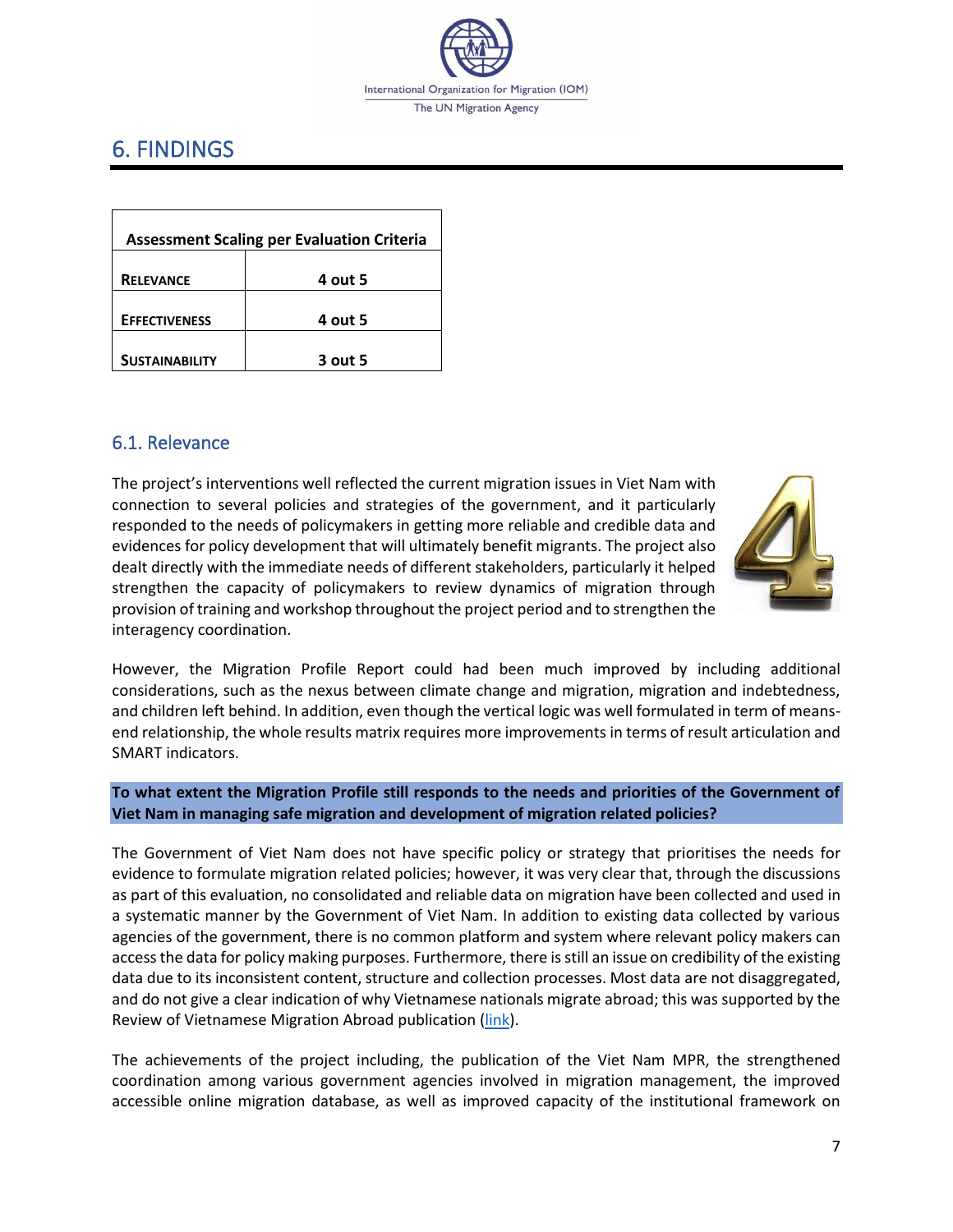

migration contributed to the five outputs (1.1.2; 1.2.4; 2.1.4; 3.2.1; and 3.2.4) of the One Plan (2012-2016) of the Government of Viet Nam and the United Nations [\(link\)](http://www.un.org.vn/en/publications/doc_details/278-the-one-plan-2012-2016-between-the-government-of-the-socialist-republic-of-viet-nam-and-the-united-nations-in-viet-nam.html). In addition, the achievements of the project also aligned to the priorities of the Government of Viet Nam's Law on Vietnamese Guest Workers (2006), [\(link\)](http://un-act.org/publication/viet-nams-law-on-vietnamese-guest-workers-2006/), the Socio-economic Development Plan 2011-2015 [\(link\)](http://pubdocs.worldbank.org/en/839361477533488479/Vietnam-SEDP-2016-2020.pdf), the National target programme on employment, vocational training and labour export 2011-2015. The project also aligned directly to the core strategic goals of the Government of Australia's development agency.

However, a number of contents, which are yet so important given the current migration context in Viet Nam, was not considered. Firstly, the nexus between the climate change/environmental degradation and the decision to migrate among VN population. According to many studies, climate change has affected the livelihoods through severe natural and weather disasters, such as floods, droughts, raising sea level, land erosion., etc., which resulted in forced migration and population displacement (Dasgupta et al. 2007; Warner et al. 2009; Dun 2009; Chinvanno 2003). The absence of this review may affect the comprehensiveness and inclusiveness of policy aiming to have effective migration management in Viet Nam.

Secondly, migration and indebtedness. Burden of debts has been acknowledged as one of the critical challenges embraced by returned migrants, and this had been well documented in this project's proposal, however, it was not reviewed and included in the MPR. The MPR should had digested in details root causes of such indebtedness and identified relevant existing policies or policy gaps in this regard. Thirdly, children left behind. No single data related to overall dynamics of children whom were left behind by their parents or guardian migrants included in the MPR.

Other aspects that make this Viet Nam MPR less comprehensive was that additional two dimensions of migration were not included in the project, even though they were clearly articulated in the project's proposal: the immigration, and domestic migration in Viet Nam, due to challenges in the project implementation. However, owing to the flexibility of the project management and the availability of data from existing researches and studies, a separate policy brief on the subjects were developed separately.

In short, even though there is no evidence of the government's priorities to document evidences for policy formulation, this project has directly responded to the obvious needs for Viet Nam to have a systematic approach in collecting, sharing, managing and using more reliable data and evidences as well as the online migration database, for evidence-based policy development.

**To what extent this Migration profile project aligned with the needs and priorities of men, women and other key groups of the project beneficiaries in the design, implementation and monitoring?**

Various groups of stakeholders and beneficiaries are benefiting or will be benefiting from this project in different ways. The officials of the Government of Viet Nam, particularly, of the Consular Department's Office of the Ministry of Foreign Affairs (MoFA), Ministry of Labour, War Invalids and Social Affairs (MoLISA), the Immigration Department of the Ministry of Public Security (MPSI), Ministry of Education and Training (MoET), Ministry of Justice (MoJ), Viet Nam Women's Union, Ministry of Planning and Investment (MPI), Border Guard High Command, Ministry of Defense (MoD), and the Vietnam State Bank (VSB) are directly benefiting from this project with their enhanced knowledge on Viet Nam migration profile, and improved interagency coordination in migration-related data collection and sharing<sup>3</sup>.

<sup>&</sup>lt;sup>3</sup> No knowledge assessment was administered – but it was confirmed verbally by people interviewed.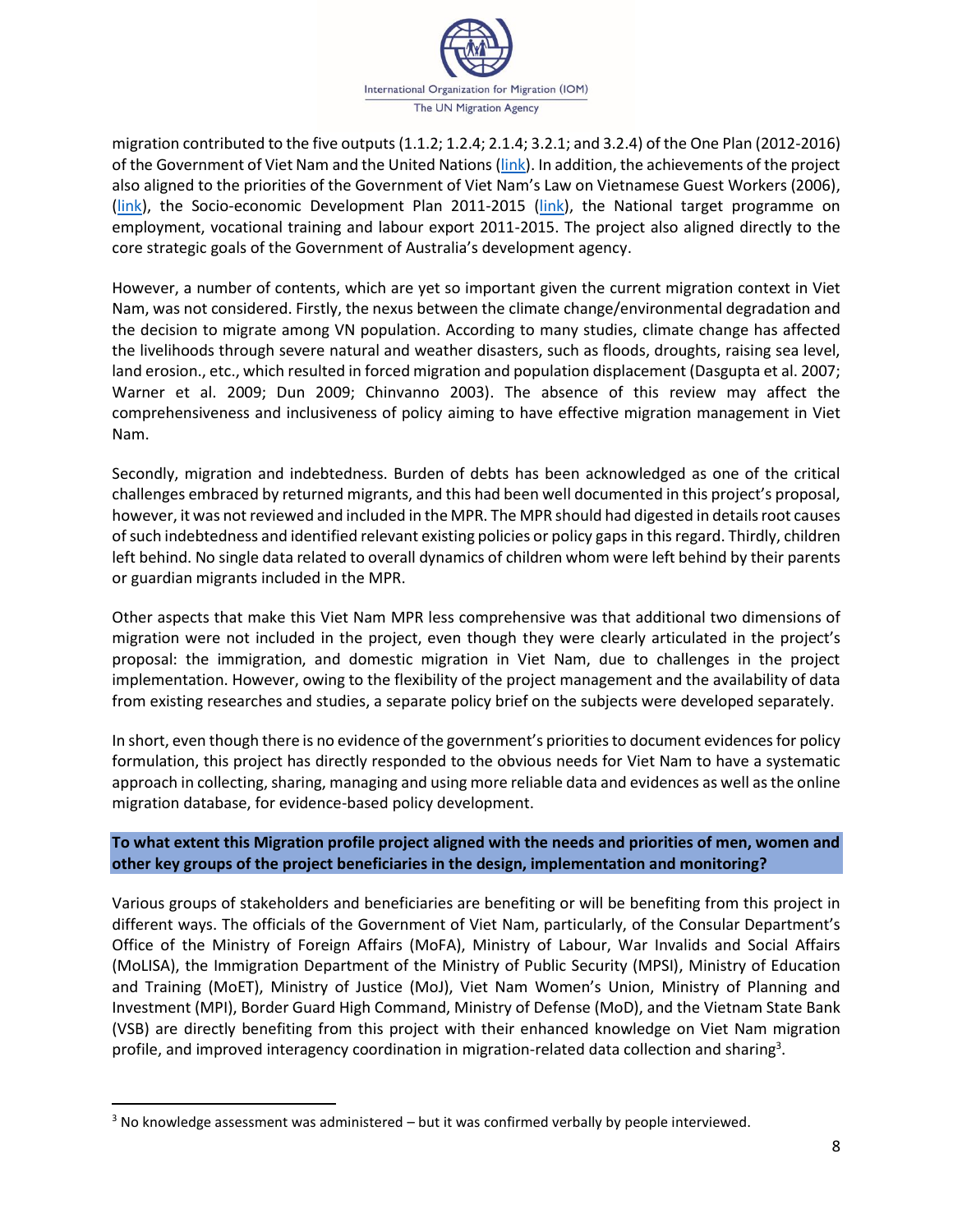

The foreign embassies in Viet Nam also benefit from this project through improved regulations and policies related to outbound migration from Viet Nam. According to the KII, the Australian Department of Home Affairs has referred to the data provided in this MPR in updating its annual international engagement policy, and this profile serves as referencing point for its future programming with the Government of Viet Nam pertaining to migration. However, a further focus on human trafficking data should had been strengthened in the report, as this issue has been acknowledged as a global problem. Furthermore, the strengthening of the coordination among relevant stakeholders, especially the government agencies around migration has been considered as a strategic relevance given the relatively weak mechanisms in place in Viet Nam.

Due to the limitation that the field data collection was not able to include migrants and their families, it cannot be so obvious to claim about these benefits, but at least through the policies and strategies that were developed with reference to this Migration Profile, the current and prospective migrants, their families and communities will indirectly benefit from the project. For instance, Decree 29 was finalized in 2017, focused on the roles of the Viet Nam Government on migration which gives a framework to check actions on migration. This decree provides the Vietnamese migrants abroad with protection of their rights. Also, the Consular Department (CD) has introduced two types of communication which migrants can use: (1). Hotline (24/7) which was a result of collaboration with the Viet-Tel, and (2) directory of Embassy' contact details in case of problems. By the time of the field data collection, CD has recorded its assistance to about 6,000 migrants, about 10% of those called-in through the hotline. The communication issue was mentioned as one of the issues in the MPR in both phases.

Gender dimension has been precisely captured in the Viet Nam MPR, which is very useful for making inclusive policies that will benefit everyone, including boys, girls, men and women, and other vulnerable groups, even though there was not explicit analysis of gender issue in the project design. Even though women represent only 20% of the AP and only about 33% of those participated in the dissemination workshops (total, 170 participants<sup>4</sup>), women were seen as more proactive in exchanging their perspective on the MPR.

#### **Was the vertical intervention logical?**



The intervention logic was formulated in a way that facilitates understanding of how one level influences another level of result, particularly for those between output 1.1 and its activities.

However, the outcome 2 also focused on the migration policy development and

management, but the only difference was that it based on improved coordination and strategic planning among the government agencies. Based on the implementation and intended results of the project, to be more logic, the outcome 2 should had focused on strengthened cross-agency coordination and strategic planning for policy formulation, leaving all activities related to policy formulation to outcome 1. In this

<sup>&</sup>lt;sup>4</sup> Final report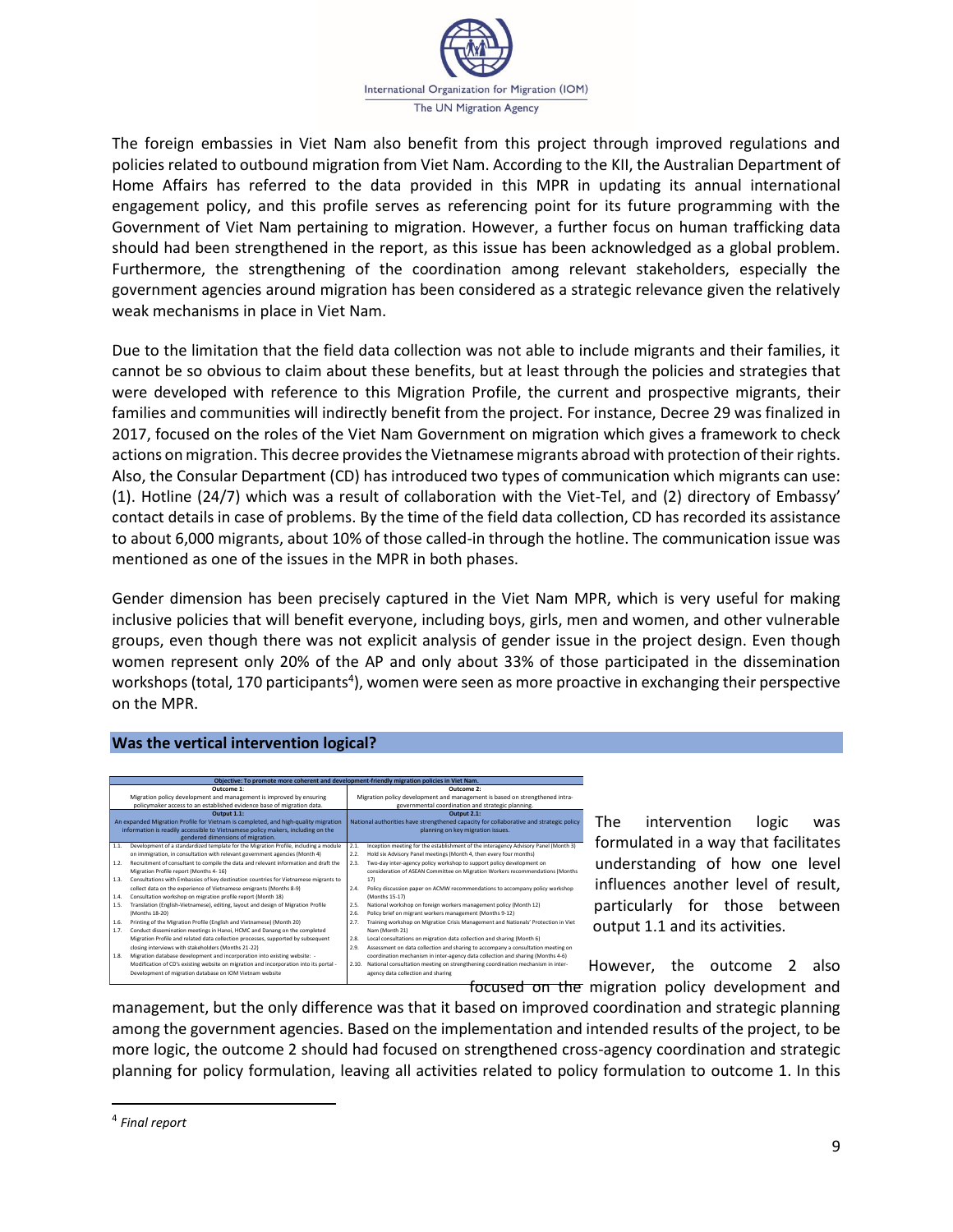

sense, the outcome 2 will also reinforce the outcome 1 horizontally. Under outcome 1, there should be at least two outputs; where the 1<sup>st</sup> output focuses on the production of and access to the MPR and improved online migration; and the 2<sup>nd</sup> output on increased knowledge of policymakers and stakeholders on migration dimensions in Viet Nam.

With this argument, the project's theory of change (ToC) was re-constructed and used for the analysis of the project's achievements and contribution. Due to time constraint, the project team was not consulted on the re-constructed ToC.

> *Both international migration and immigration make a notable contribution to Viet Nam's development, however, migration benefits are not fully harnessed, and migrants are ended up with debt, unemployment or underemployment, social alienation, family conflicts, and physical or mental health problems after they returned; yet the evidencebased and inclusive policies to address to these issues were absent.*

> *Therefore, IF the policymakers and other stakeholders in Viet Nam formulate migration management policies by using the data and evidence produced, and the knowledge built by the project; and IF the policymakers and other stakeholders work together through an established coordinating body in the review and formulation of migration management policies; where the key stakeholders remain committed to take part in promoting evidence-based policy formulation, and migration related policies are effectively enforced; THEN the rights of Vietnamese migrants abroad and of the immigrants would be protected; BECAUSE when policies touch base on different dimensions of migration and they are effectively implemented, the social, economic and health conditions of migrants and immigrants will be upheld.*

Please refer to the diagram of the theory of change in [annex 8.1.](#page-21-1)

Indicators are not as SMART as they should be. They are a bit unclear of what specifically the project wanted to measure. As a result, the progress report was not focusing on the right intends of the result statements for both outcome and output level. For instance: Outcome 1: indicator b) Through opening & closing interviews, key policymaking stakeholders (including senior MoFA, MPSI), NBV and MoLISA interlocutors) positively assess the usefulness of the product. This indicator should be measuring the output level result due to the high project's controllability. It is also noted that assumptions were provided in the Results Matrix in an aggregated manner for all results, while they should be specific to each level of the vertical logic.

### <span id="page-14-0"></span>6.2. Effectiveness

Assessing the project's effectiveness, the evaluation will look at the achievements made under the two primary levels; outcome and output. Objective or impact level, based on the newly reconstructed ToC, "the rights of migrants are protected" will not be reviewed due to the issue of attribution and the nature of this so called "light" evaluation.



With the contribution of the project, 13 migration-related policies were developed and/or updated to manage and support Vietnamese migrants domestically and abroad to have their rights upheld at every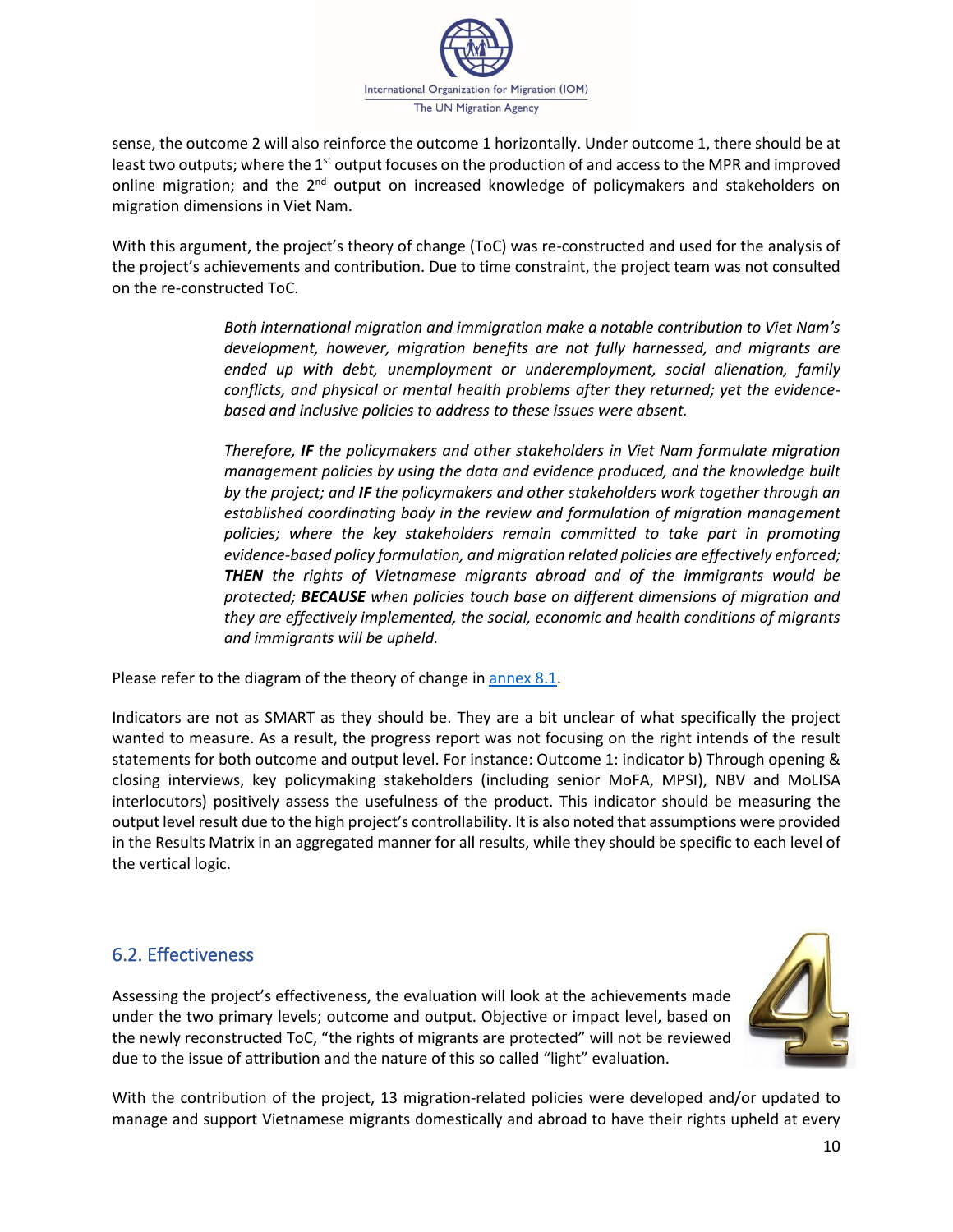

step of their migration process. These achievements cannot be isolated from evidence-based MPR, the strengthened online migration database, increased capacity of policymakers on dynamics of migration at national and regional level, as well as the improved interagency coordination in policy review and development that were made available by the project. As such, the project's effectiveness was fully achieved compared to its targets and deserved a 4 point out of a 5-point scale. The effectiveness should had been "excellent, 5" if the following areas were properly managed during the project implementation:

- Inclusiveness of the AP by involving representatives of civil society, private companies and other local NGOs;
- The objective assessment of stakeholders' knowledge and capacity as a result of training and workshops delivered by the project.

#### **To what extent the project's targeted results achieved, and lessons learned?**

| <b>Result chain</b>                                                                                                                                                                                                    | Indicator                                                                                                                                                                                                                                                                             | <b>Achieved</b> |
|------------------------------------------------------------------------------------------------------------------------------------------------------------------------------------------------------------------------|---------------------------------------------------------------------------------------------------------------------------------------------------------------------------------------------------------------------------------------------------------------------------------------|-----------------|
| <b>Outcome 1:</b> The policymakers and<br>other stakeholders in Viet Nam<br>formulate migration management                                                                                                             | Migration Profile Report is being used as policy<br>reference materials (improved)                                                                                                                                                                                                    | Very good       |
| policies with refereeing to the<br>data, evidence and knowledge<br>enabled by the project (improved).                                                                                                                  | Number of policies, guidelines and decisions on<br>migration management in Viet Nam developed<br>(new)                                                                                                                                                                                |                 |
| Output 1.1. Policymakers and<br>other stakeholders in Viet Nam<br>have accessibility to the Viet Nam<br>Migration Profile and the improved<br>database<br>online<br>migration<br>(improved).                           | Availability of the Migration Profile Report and<br>improved online migration database (improved)<br>Policymakers and other stakeholders positively<br>assess the usefulness of the Migration Profile Report<br>(improved)                                                            | Very good       |
| Output 1.2. Policymakers and<br>other stakeholders in Viet Nam<br>increased their knowledge<br>in<br>migration situation in Viet Nam<br>and able to formulate inclusive<br>migration policies (new output)             | Number of workshops conducted (new)<br>Number of participants in workshops on different<br>subjects related to migration (new)<br>Percentage of workshop participants reported an<br>increased knowledge on migration dynamics and<br>related migration management policy gaps (new). | Very good       |
| <b>Outcome 2:</b> The policymakers and<br>other stakeholders in Viet Nam<br>together<br>through<br>work<br>an<br>established coordinating body to<br>review and formulate migration<br>management policies (improved). | Coordination mechanism instituted and retains high<br>level support for continued operation.<br>The policymakers and other stakeholders positively<br>assess the influence of the AP on policymaking<br>(improved).                                                                   | Very good       |
| Output 2.1. Coordination body for<br>migration management in Viet<br>Nam is established and function to<br>policy<br>support<br>review<br>and<br>formulation (improved).                                               | Establishment of the AP (improved)<br>Number of the AP meetings (improved)<br>Number of agencies participated in the AP (new)                                                                                                                                                         | Very good       |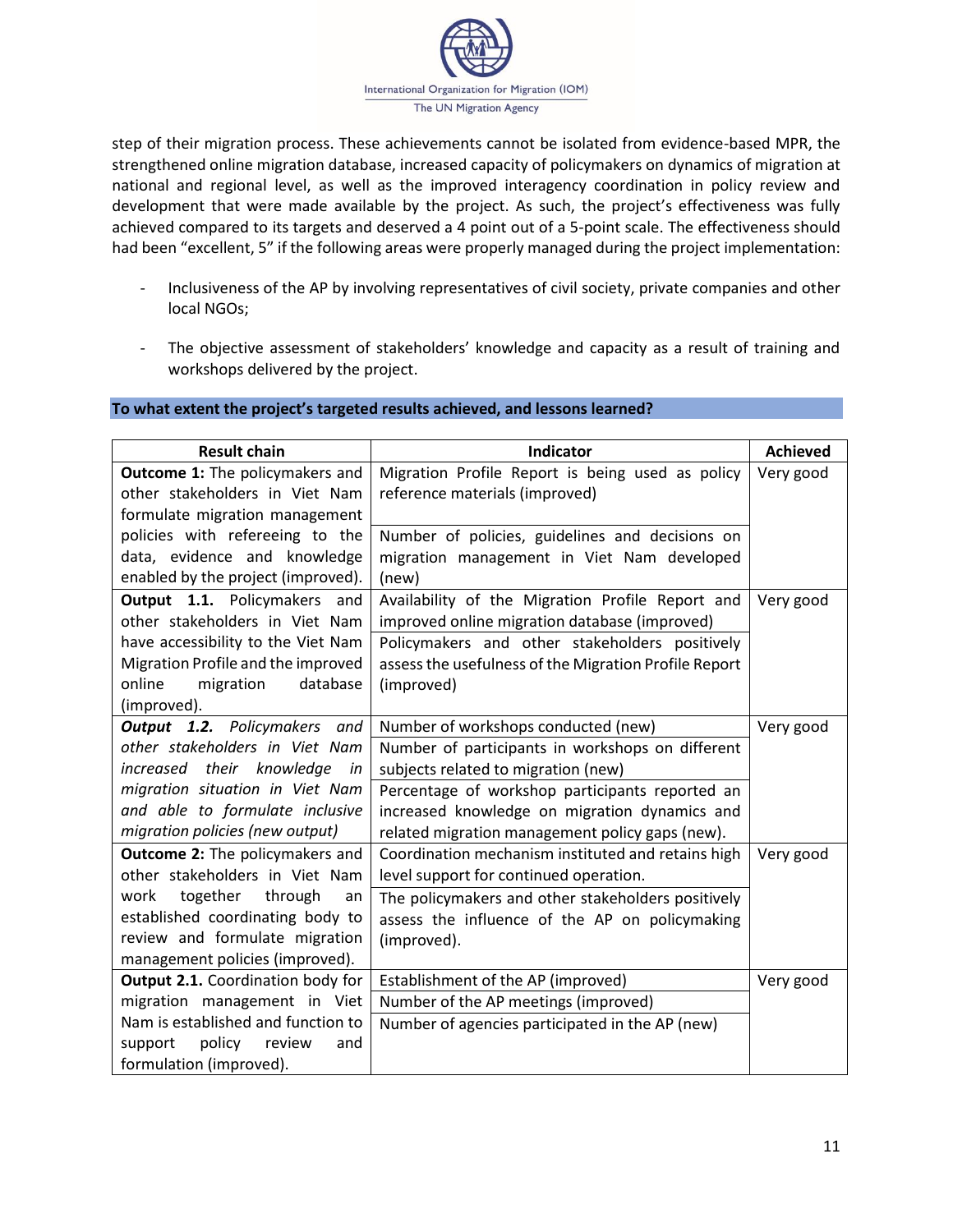

#### **Outcome 1: The policymakers and other stakeholders in Viet Nam formulate migration management policies with refereeing to the data, evidence and knowledge enabled by the project.**

The policymakers in Viet Nam had referred to the Viet Nam MPR in reviewing, improving and formulating new policies, guidelines and decisions related to migration management. Even though there was no specific target on how many references, 13 policies, guidelines and decisions have been made referencing to the Report (see [annex 8.6\)](#page-33-1). For instance, the draft Decree 29 on the roles of the Government of Viet Nam to provide Vietnamese migrants abroad with protection of their rights was finalized in 2017 and its related directive 1737 was made in 2018; The revision of the Law on the Entry & Exit of Vietnamese citizen and foreigners in Viet Nam, which will be ready for the review and approval by the National Assembly in 2019; the revision of the Law on Labour Migration (2009); and the revision of Decree 19 to clarify differences between adoption and humanitarian support, as well as the development of software/webbased application on adoption, and it is being put on trial, and will be officially launched in the 2<sup>nd</sup> half of 2019 by MoJ.

In addition to this, based on more understanding on the dynamic of migration in Viet Nam and in the region, the Government of Viet Nam also adopted the Global Compact on Migration (GCM) and committed to host the Bali Process Workshop in Viet Nam in 2019. The government also improved the Migration Administration Procedure on Issuance Process (online registration); the launch of online legal advisory system for workers by the Vietnamese trade union [\(link\)](http://www.mekongmigration.org/?p=6987) in 2019; the introduction of communication channels for migrants by the Council Department; MoJ conducted a research on child adoption to understand more about the adoptions, which aims at eliminating human trafficking; and the joint implementation of one project (Migration Crisis Project), funded by the IOM Development Fund, aiming at improving responses to migration crisis at both national and sub-national level.

Even though there is no clear evidence to claim that the project made these to happen, but to large extent, according to the key information interviews, the project made a contribution through improving interagency coordination (under the outcome 2), affordable access to more credible and reliable migration data, and increased knowledge on dynamics of migration issues of the country among the Vietnamese policymakers.

#### **Outcome 2: The policymakers and other stakeholders in Viet Nam work together through an established coordinating body to review and formulate migration management policies.**

The AP was very proactive in performing their agreed functions not only in guiding the project management, which was the project's original intent, but also it also expanded support in coordinating the review of migration management issues and policies. For instance, AP discussed about the appropriate definitions of international migration used in Viet Nam, migration management responsibilities within the government, protection of migrant workers abroad, etc. Through these discussions, AP members enhanced their shared understanding of the division of responsibilities among government ministries for international migration.

The project's support for such coordination mechanisms has not just been achieved but overachieved as it expanded its verifiable support functions to other areas, as discussed above, very satisfactorily. Also, although the AP was dissolved by the project's end (the project's design), the way it worked and coordination between government agencies somehow remain active, but to what extent is still a question.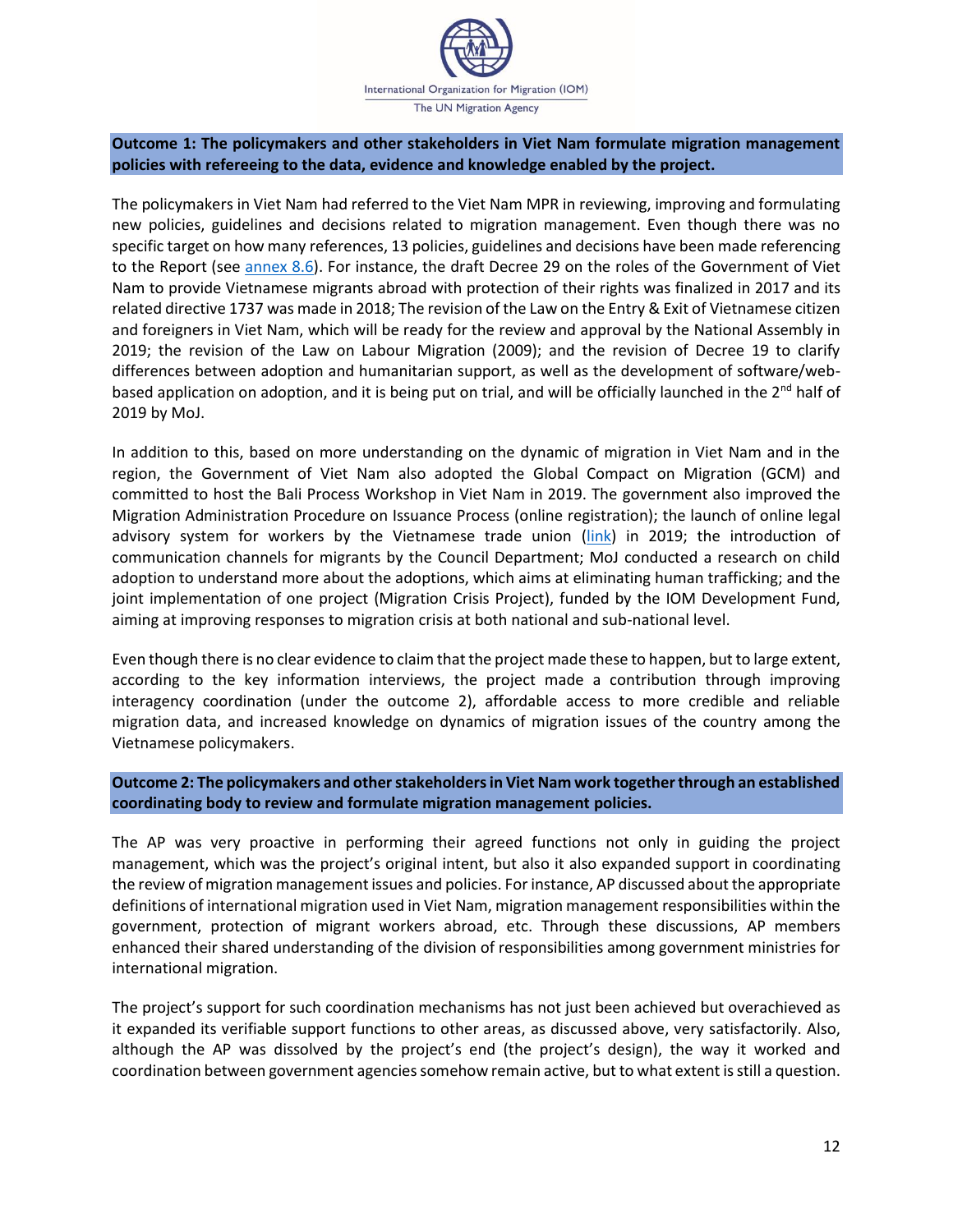

*Even though AP for this Migration Profile project was dissolved, by our members are still committed to the issues of migration management, as you can see, we still can call for this meeting, and we plan to work together on other policy issues later, said, members of the AP during the KII in Hanoi*.

#### **Output 1.1. Policymakers and other stakeholders in Viet Nam have accessibility to the Viet Nam Migration Profile and the improved online migration database.**

This output was fully achieved by the fact that the Viet Nam MPR was successfully produced and disseminated in hard copies and electronic format in Vietnamese and English, and all stakeholders interviewed appreciated the usefulness of the report, which they can cite or refer to when reviewing and/or formulating any policies, guidelines, decisions or programming. This was clearly evidenced by the 13 initiatives [\(annex 8.6\)](#page-33-1) made by relevant government ministries and agencies described in the outcome 1. In addition, the development partners, particularly the Embassy of Australia, confirmed the reference to the Viet Nam MPR in updating its annual international engagement policy, and this profile serves as referencing point for its future migration related programming with the Government of Viet Nam.

> *Printing of the Viet Nam Migration Profile 2016 was done in August and September 2017 in both Vietnamese and English languages with 550 copies for each version. The distribution was done at the two dissemination workshops in Hanoi and Ho Chi Minh city and through post by the CD to different provinces and research institutions in Viet Nam, said IOM colleagues.*

However, the quality and completeness of the MPR could be much improved if other important aspects of migration, such as the climate change-migration nexus, migration and indebtedness, and children left behind were included.

**Output 1.2. Policymakers and other stakeholders in Viet Nam increased their knowledge in migration situation in Viet Nam and able to formulate inclusive migration policies.**

Five capacity building and workshops covering 418 participants (128 female or about 30%) were delivered during the project implementation to equip policymakers and stakeholders with dynamics and trends of migration in Viet Nam, as well as on migration data collecting, sharing and storing. Those capacity building focused on the following: migration crisis management; migration protection; and foreign worker management., etc.

It was not possible to determine to what specific extent the knowledge of Vietnamese policymakers and stakeholders was increased as such a knowledge was not assessed, since the project originally did not include such a result into its results chain. However, based on the KIIs, these interventions indeed increased the capacity of all participants, and was clearly evidenced in their proactive discussion on policy review and policy formulation documented under the outcome 1 above.

**Output 2.1. Coordination body for migration management in Viet Nam is established and function to support policy review and formulation.**

The production of the Viet Nam MPR is important; however, the participatory and government-wide approach employed to produce this MPR was even more important. The project supported the establishment and functioning of the project AP successfully to guide the project implementation and lead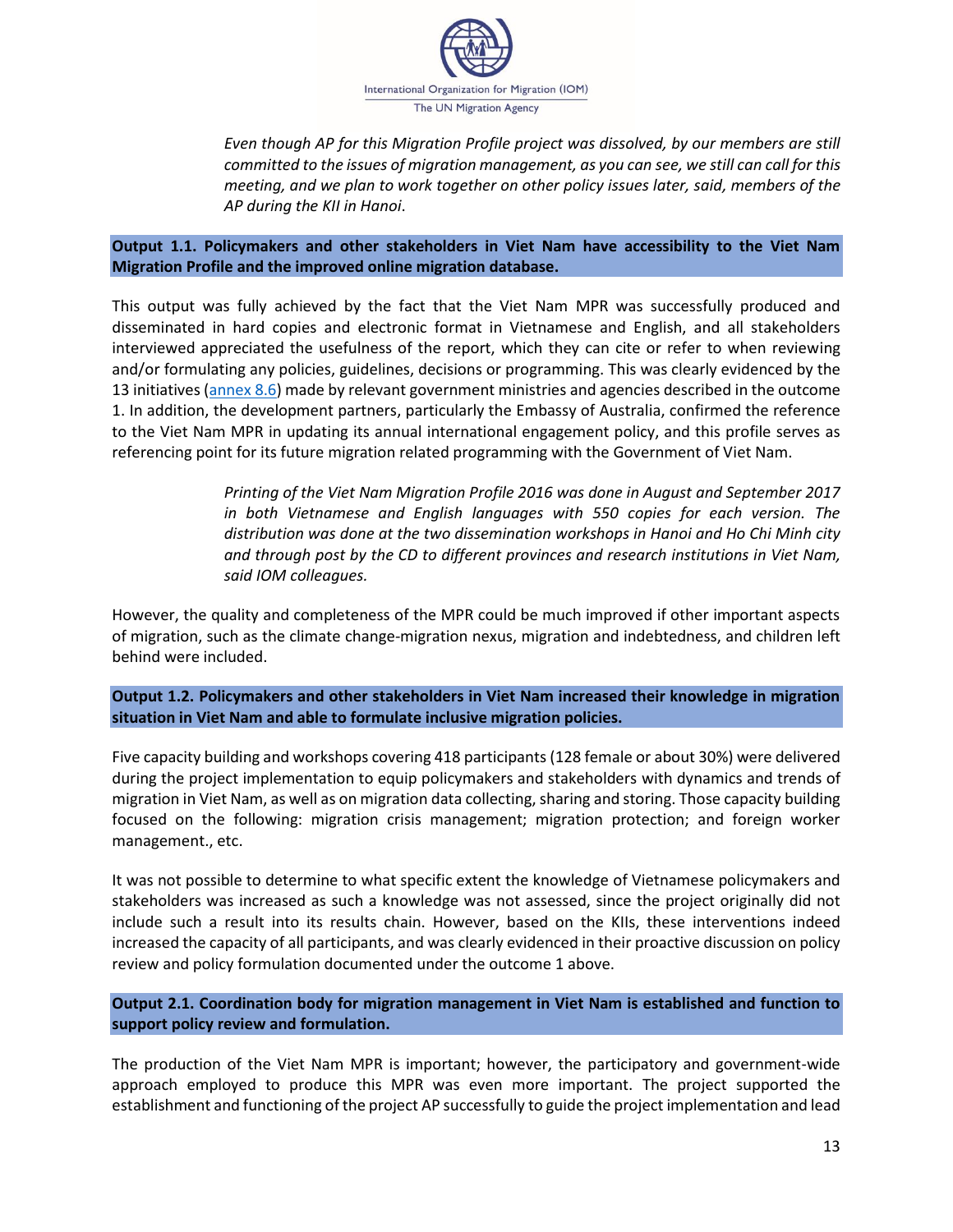

policy review and formulation throughout the project period. This coordination mechanism is membered by 15 members (three women) from 12 government agencies who are highly experienced in the migration-related area. The objective of the AP was to strengthen coordination and contribute technical inputs to the development of Viet Nam migration profile and database. Even though it was crystal clear that AP was very proactive in their given tasks, other key actors who usually play complimentary roles of the government in preventing and protecting migrants in Viet Nam and abroad, such as local and international NGOs, academia, think tanks, and UN agencies should also be invited.

The evaluation also acknowledged the fact that the inclusion of civil society representatives in this mechanism was not welcome by the government counterpart in Viet Nam due to some sensitivities, but it might be worthy lobbying for their inclusion since they could bring in broader and more independent perspectives on the migration situation in Viet Nam and experiences that Vietnamese migrants have abroad, which will be very beneficial for development of relevant policies. Their participation in consultation and dissemination workshops was not enough.

It was also noticed that the six planned meetings of AP were reduced to only three throughout the project implementation period, which is seen as reasonable due to the fact of their workplace's workload and they are required to attend in related discussions, workshops and training.

 *The achievements of these results were also contributed by the good working relationship that IOM mission in Viet Nam has cultivated with officials of the Government of Viet Nam through various projects, particularly the initial phase of the Migration Profile Project.*

**What system and tools exist for monitoring implementation of the project? What challenges have been experienced in ongoing monitoring of the project implementation and what improvements could be made?**

The project put in place a number of tools and systems to monitor the project covering four types of monitoring: activity, results, budget and expenditure, and risks; and these systems and tools were maintained and used by the project staff, including the resource management colleagues throughout the project. The monitoring findings were brought up to AP for discussion and remedial actions; for instance, due to challenges in collecting migration data and institutional responsibilities within the government of Viet Nam, a separate production of policy brief on foreign workers in Viet Nam was made in isolation of the Viet Nam MPR.

A few areas that require for a more effective monitoring function for this type of project is to have proper database to document the details of participants in all events, as well as assessing knowledge and capacity of stakeholders whom were trained by the project.

### <span id="page-18-0"></span>6.3. Sustainability

The sustainability of the project's results is relatively good (3 out of 5) given the fact that the Vietnamese MPR has been endorsed by the government of Viet Nam, and a number of policies (described above) have been referring to the report. People interviewed had



confirmed of their improved knowledge and capacity on migration dynamics and policy formulation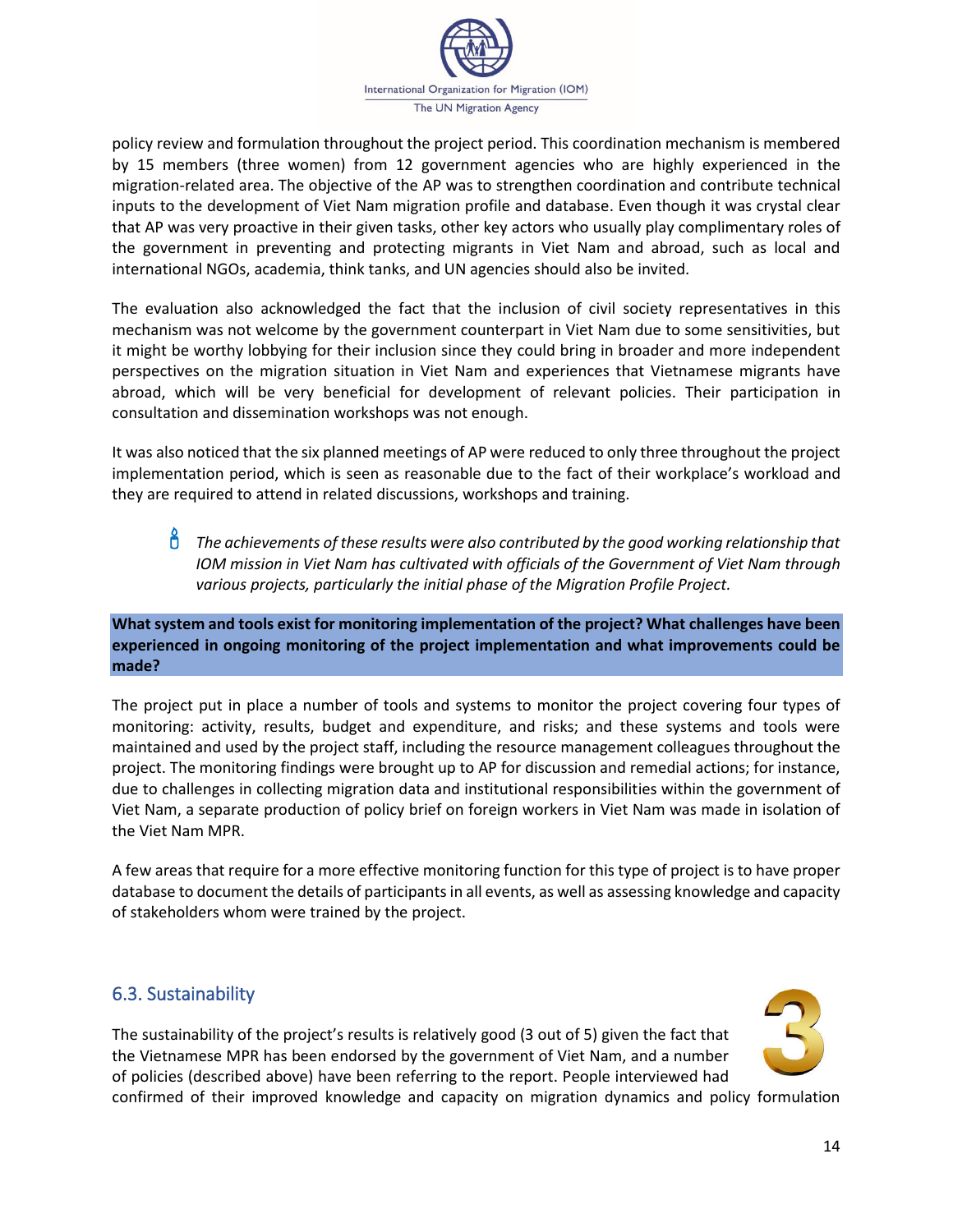

process even though knowledge assessment was made, and it is expected that these knowledge and skills still exist after the project ended.

Another remarkable point, the spirit of coordination and collaboration among key government agencies in managing and responding to migration issues through policymaking continues to exist even if the AP was already dissolved. As most of the key informants interviewed gave a big satisfaction on the performance of this AP, and for a stronger sustainability perspective, the project should had work out with the government to institutionalize this interagency coordination mechanism with designated functions, authorities, and budget.

**To what extent the Government of Viet Nam introduced or modified structures, resources and processes to ensure that benefits generated by the project continue once external support ceases?**

There is no institutionalization or modification of government structures, resources and process to sustain the use of the project's result per say, but the government deliberately refer to the migration profile in making their migration related policies afterwards. In addition, as evidenced by the evaluation, even though the AP has been dissolved by the project's end, the spirit of interagency coordination and collaboration in migration data collection and sharing, and policy review and development still exist. All members interviewed expressed their strong intention to remain this form of relationship though to what extent it would last was not ascertained.

The project should had been designed in a way that could ensure the sustaining of this mechanism by incorporating this intention from the beginning, and work towards lobbying the government to formalize and institutionalize this interagency coordination that will benefit collecting and sharing of migration data. In addition, since there is no such coordination mechanism in place on migration, it would be very relevant to have this form as a body to coordinate general management and responses to migration issues in the future.

**Are the project partners adequately capacitated (technically, financially and managerially) for continuing to deliver the project's benefits/services?** 

There was no objective assessment of knowledge and technical capacity of stakeholders whom had been capacitated by the project, however, based on the key informant interviewed, people confirmed of positive gain on the various subjects they were oriented during the course of the project, including the migration profile itself, migration crisis management, the sharing of regional experiences and practices in Viet Nam., etc.

These knowledge and technical capacity will certainly benefit the management of migration issues in Viet Nam in term of policy review and development, as well as enforcement of various migration related policies that expectedly will benefit migrants in the long run. This has been evidenced by the implementation of a project: Migration Crisis, by the MoFA in close collaboration with IOM (funded by the IOM Development Fund), which aims at improving responses to migration crisis that may happen at both national and sub-national level.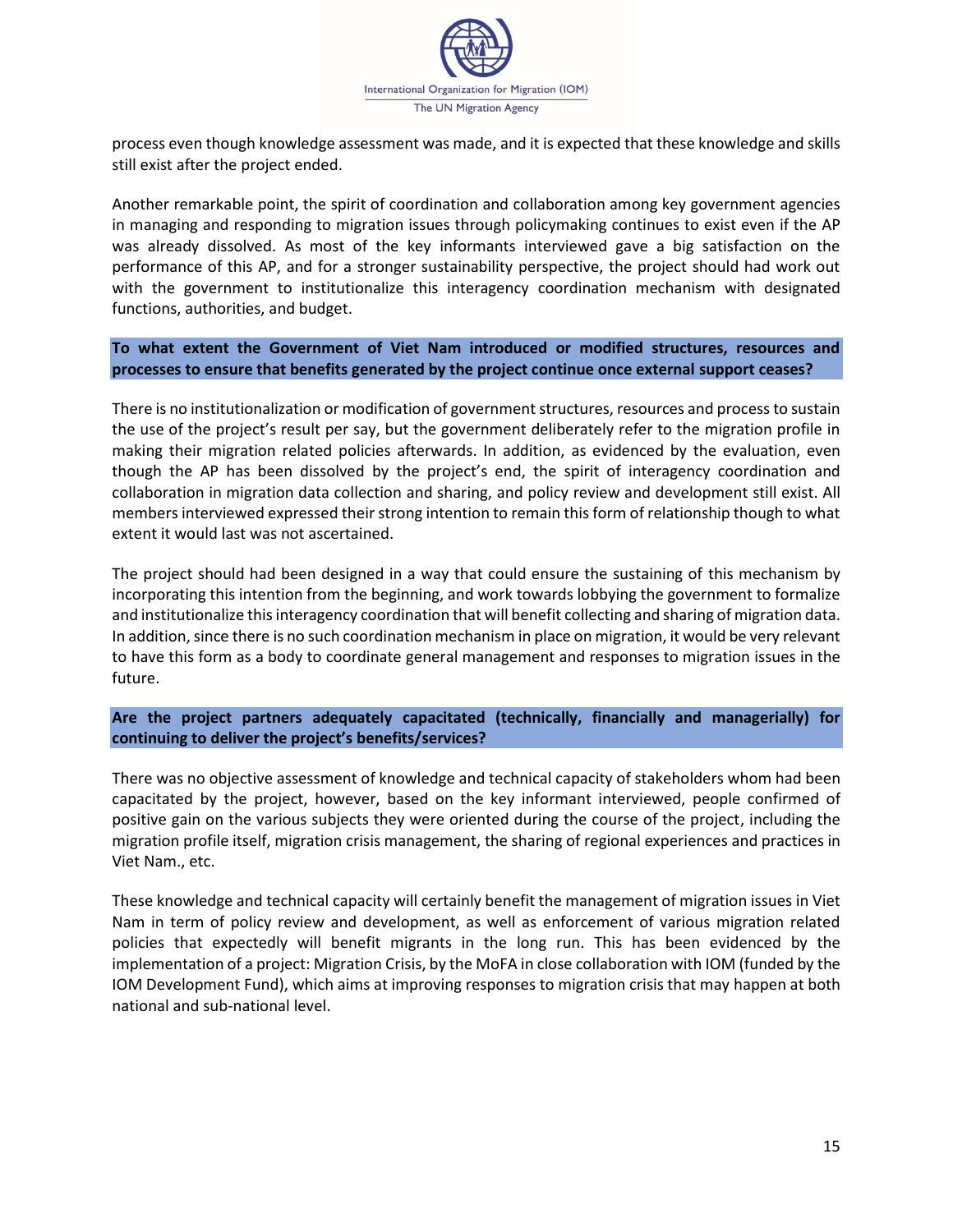

## <span id="page-20-0"></span>7. CONCLUSIONS AND RECOMMENDATIONS

### <span id="page-20-1"></span>7.1. Conclusions

In term of relevance, the project did very well in aligning to the needs of various stakeholders in migration; however, the MPR itself miss the opportunity to integrate climate change and migration nexus, migration and indebtedness and children left behind, which then make the report less comprehensive, and the results matrix required more articulation in term of vertical logic formulation and SMART indicators.

In term of effectiveness, the project fully achieved its intended results where the quality of the MPR was appreciated and being used as reference for policy development; stakeholders increased their knowledge and technical capacity in reviewing dynamics of migration and policy development and strengthen interagency coordination around migration issues. However, the project would had been rated higher if members of the AP had been inclusive of representatives of civil society, private sector and NGOs who are related to migration; and if the project had measured results related stakeholders' knowledge and technical capacity as a result of training and workshops delivered by the project.

The sustainability of the project's results is relatively good given the fact that the Vietnamese MPR has been endorsed and used by the government of Viet Nam, as well as other stakeholders including the development partners, and sustaining improved knowledge and capacity on migration dynamics and policy formulation process among the project stakeholders, and it is expected that these knowledge and skills still exist after the project ended. In addition, even though the project AP was dissolved after the project completion, it was evidenced that the model of AP has now been commonly accepted and used in different contexts/projects in Viet Nam. For example, the current Consular Crisis Project with funding from the IOM Development Fund also has a kind of AP with the name of "Inter-Agency Taskforce" with members coming from almost the same agencies represented in this MPR's AP. However, this coordination mechanism would had been more sustainable if it had been institutionalized and given specific functions, authorities and budget to continue such coordination, given the fact that there is no such mechanism in place to deal with migration management issues in the country yet.

### <span id="page-20-2"></span>7.2. Recommendations

- 1. For the IOM Development Fund: since migration profile development projects are basic to start with for many missions, and it also requires regular updates, the Fund should develop and put in place a generic Template for Migration Profile project, a Standard Operation Procedures (SOP) and specific requirements to carry out migration profile projects, including working modality, results matrix, basic monitoring tools and systems., etc.
- 2. For IOM mission in Viet Nam: for future projects, it is strongly recommended for project management office to develop a project database system to record details of project's stakeholders which can be effectively used for monitoring and reporting purposes.
- 3. For IOM mission in Viet Nam: for future projects, for all kind of capacity building interventions, project management office is strongly recommended to develop and use adequate monitoring tools, such as knowledge tests (pre and post-tests), and impact assessment of the capacity building activities that will document changes in term of their practices and behaviors.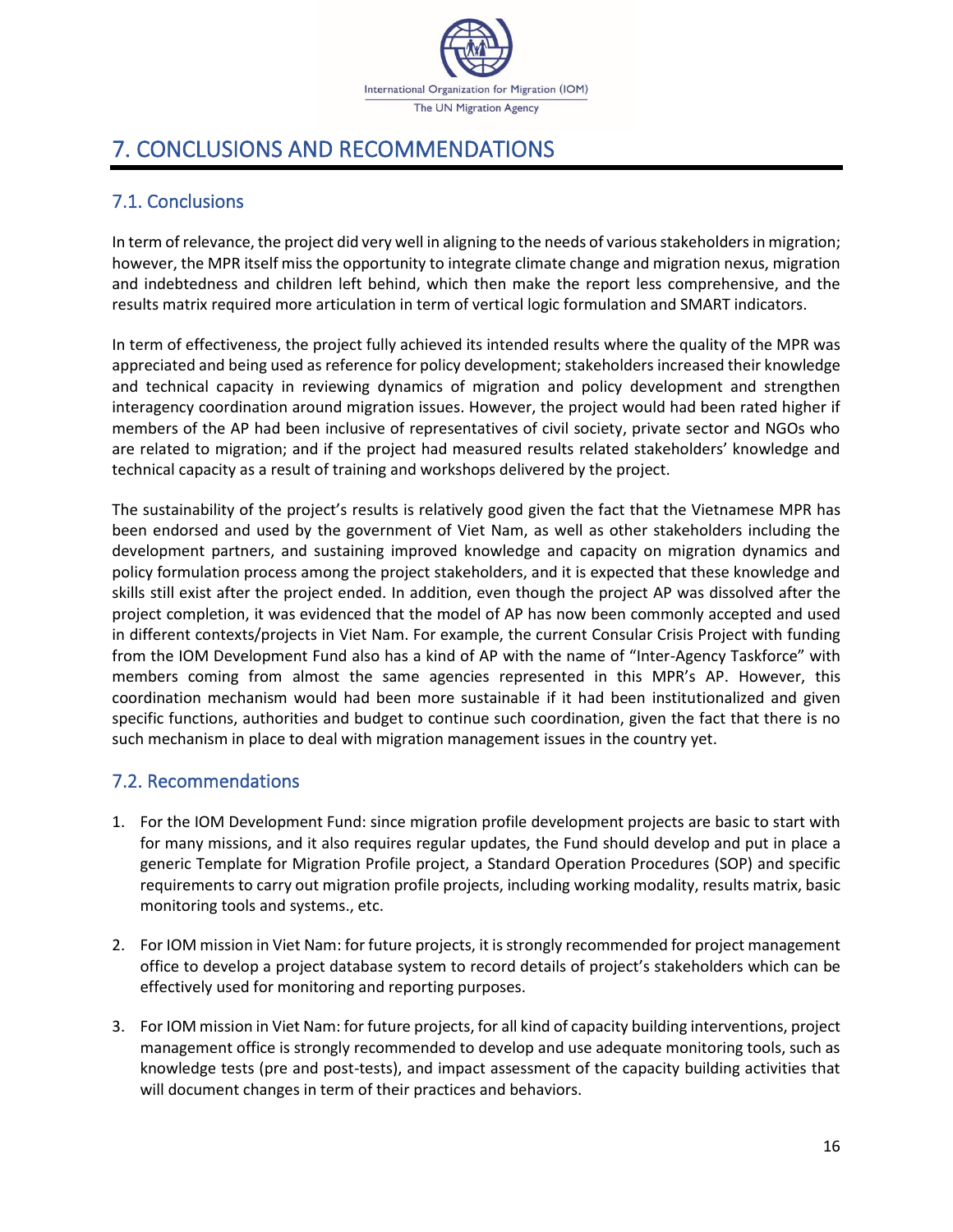

4. For IOM mission in Viet Nam and the Government of Viet Nam: establishing and strengthening interagency coordination body (inclusive of private sector and NGOs) to coordinate policy development and respond to migration issues in Viet Nam should be another opportunity for new project.

## <span id="page-21-1"></span><span id="page-21-0"></span>8. ANNEXES

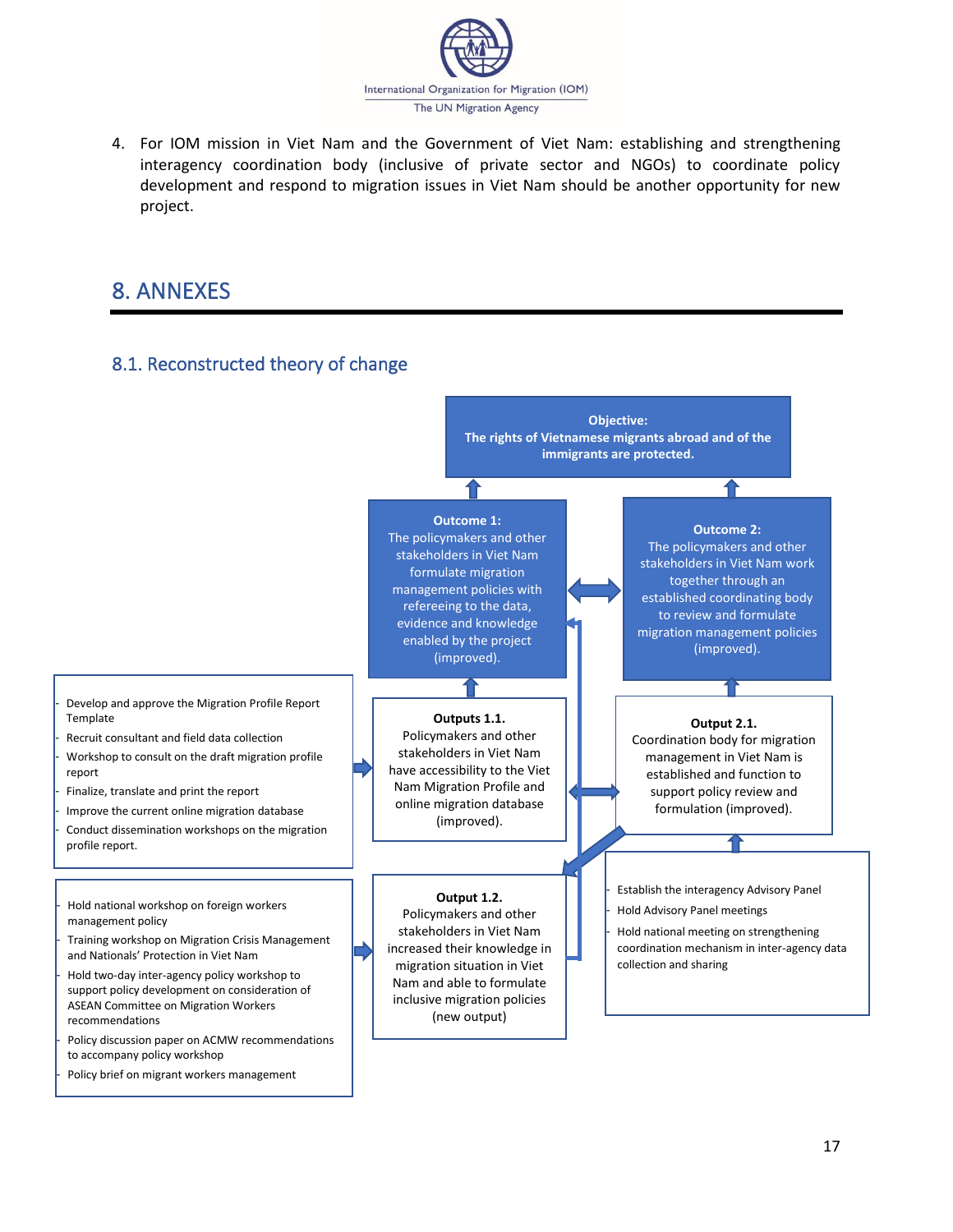

### <span id="page-22-0"></span>8.2. Evaluation terms of reference

### **POST EVALUATION OF "Promoting Development-friendly Migration Policies in Viet Nam through Enhancing the Evidence Base for Policy"**

**Commissioned by***:* IOM Viet Nam Mission Office

| <b>Project Identification:</b> | Project Code: PR.0125                                                         |  |  |  |
|--------------------------------|-------------------------------------------------------------------------------|--|--|--|
| Project type:                  | Migration Research and Publication (PR)                                       |  |  |  |
| Sub-Project type:              | Migration Research (PR)                                                       |  |  |  |
| Executing agency:              | <b>IOM Viet Nam Mission Office</b>                                            |  |  |  |
| Management site:               | <b>IOM Viet Nam Mission Office</b>                                            |  |  |  |
| Duration:                      | 1 October 2013 - 30 September 2015, then extended until 30                    |  |  |  |
|                                | September 2017                                                                |  |  |  |
| Geographical coverage:         | Viet Nam                                                                      |  |  |  |
| <b>Beneficiaries:</b>          | Government officials of the Ministry of Foreign Affairs, Ministry of          |  |  |  |
|                                | Labour, Invalids, and Social Affairs, Ministry of Justice, Ministry of Public |  |  |  |
|                                | Security, Ministry of National Defense, Ministry of Education and             |  |  |  |
|                                | Training, Ministry of Planning and Investment, Government Office,             |  |  |  |
|                                | State Bank, Viet Nam Women's Union, Provincial Department of                  |  |  |  |
|                                | Labour, Invalids, and Social Affairs (DoLISA), Research Institutions, and     |  |  |  |
|                                | migrants themselves.                                                          |  |  |  |
| Partner(s):                    | Ministry of Foreign Affairs (MFA) and Ministry of Labour, Invalids, and       |  |  |  |
|                                | Social Affairs (MoLISA)                                                       |  |  |  |
| <b>Estimated budget:</b>       | USD 200,000                                                                   |  |  |  |

#### **I. Evaluation context**

Vietnamese migrants are leaving the country in high numbers, notably for work and study, and the potential gains for development have attracted the attention of policy makers and international organizations. The Government of Viet Nam promotes migration abroad and supports initiatives to link migration to development, including through Viet Nam's first national Migrant Resource Centre (MRC) in Hanoi and its overseas employment policy targeting poor districts. However, despite the potential contribution of international migration to Viet Nam's development, there are indicators that the gains are not fully harnessed for individual migrants or national socio-economic development. For instance, there is a persistently high rate of underemployment upon return, migration-related debt, and increasing irregular migration from and to Vietnam, among other signs.

The fragmented system of migration management is under growing pressure due to a more complex migration picture. Viet Nam is now a lower middle-income country and is seeking more advanced markets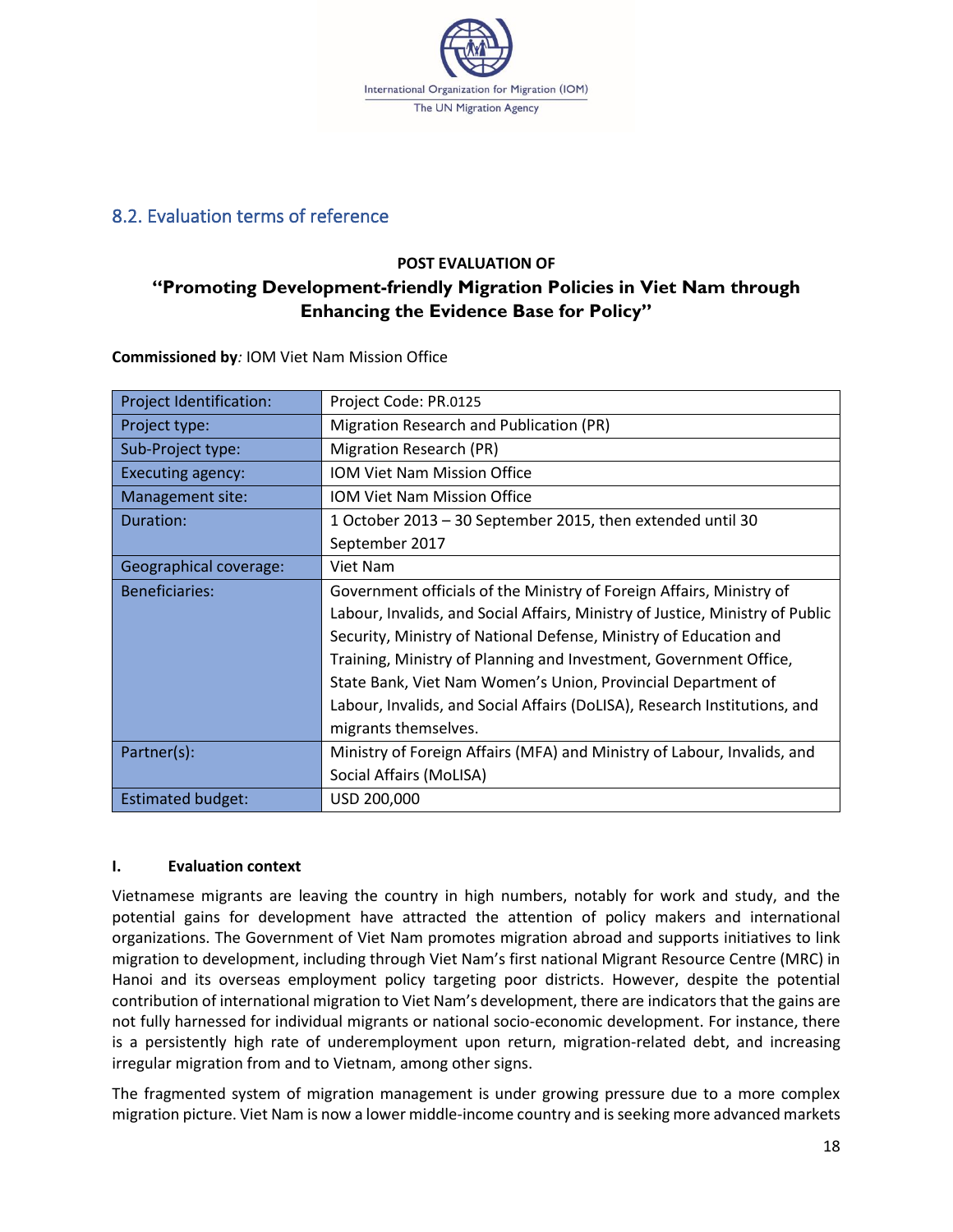

for its overseas workers, while receiving more immigrants at home. Greater regional integration has also accelerated Viet Nam's links to the regional and global economy. These forces are changing migration to, from and within Viet Nam. The country is facing a greater diversity of migration processes commensurate to its maturing economic status. Improved awareness of mixed migration by policy makers is necessary to respond to the challenges and opportunities presented by new migration trends, including growing regular and irregular immigration, more frequent cross-border migration, and new drivers for migration like climate change and unbalanced sex ratios at birth.

As a result, this project aimed to promote development-friendly migration policies through enhancing the evidence base for policy development, strengthening coordination and information-sharing within the government and encouraging evidence-based dialogue on emerging migration challenges and migration's development benefits. This project was part of a broader programme on enhancing the linkage between migration management and development in Viet Nam implemented under the national strategic development framework between the One UN and Government of Viet Nam, the One Plan 2012-2016.

Major outcomes from the project were (but not limited to) the establishment of a Project AP, development of the Viet Nam Migration Profile 2016, a training workshop on Migration Crisis Management and Nationals' Protection in Viet Nam, a two-day inter-agency policy workshop to support policy development on consideration of ASEAN Committee on Migration Workers recommendations, and a strengthened inter-agency coordination in migration data collection and sharing among relevant agencies.

### **II. Evaluation purpose**

This evaluation will generate findings, conclusions and recommendations that will be invaluable inputs for IDF, IOM Viet Nam (project management and senior management), the Government of Viet Nam (MoFA and MoLISA) to improve their future programming and strengthen ability to deliver high results. This evaluation is carried out in line with IDF's guidelines whose recommended timeline is between 6 months to 12 months after the project completion.

This evaluation is intended for an internal independent evaluation, which will be conducted by an IOM colleague who is qualified and experienced in conducting project evaluation, and who is independent from the project formulation, planning and implementation, to as much as possible, to ensure independent analysis and findings.

#### **III. Evaluation Scope**

The scope of this evaluation will be focusing on the **outcome and objective level** of the results and covering the whole project implementation until the time of the evaluation. Output will not be looked at explicitly, but implicitly when reviewing the achievement of the project's outcome and objective as the project manager may have a better picture of the attained results at this level already. All stakeholders will be consulted on the project implementation, results, and their perception, including IOM staff managing the project, relevant representatives of ministries, and members of the Project AP.

#### **IV. Evaluation Criteria**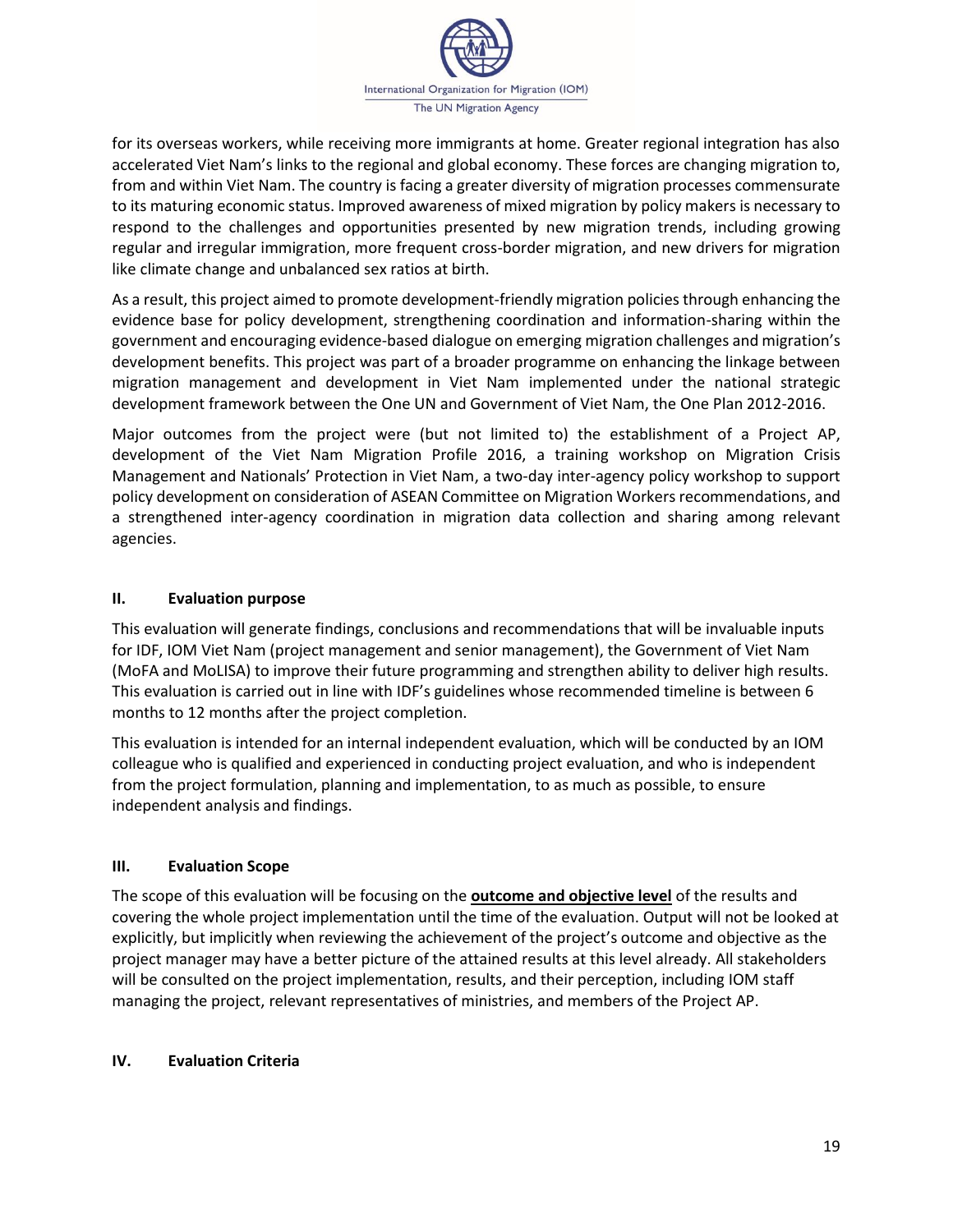

In response to the evaluation purpose, the evaluation will look into the five OECD/DAC main evaluation criteria, such as relevance, effectiveness, efficiency, impacts and sustainability, plus two cross-cutting ones such as human rights and gender equality, which are incorporated into relevant OECD/DAC criteria.

### **V. Evaluation questions**

In order to explain the extent to which the five evaluation criteria were attained, a set of evaluation questions have been proposed which might be supplemented by another set of detailed and specific sub-questions as appropriate and needed in consultation with the evaluator before commissioning the evaluation.

|    | <b>Evaluation Criteria</b>                                                                                                                                                          |    | <b>Evaluation Question</b>                                                                                                                                                                                                         |
|----|-------------------------------------------------------------------------------------------------------------------------------------------------------------------------------------|----|------------------------------------------------------------------------------------------------------------------------------------------------------------------------------------------------------------------------------------|
|    | 1. Relevance: assessing to<br>what extent the project's<br>objective and intended                                                                                                   |    | 1. To what extent the project still responds to the needs and priorities of<br>the Government of Viet Nam in managing safe migration and<br>development of migration related policies?                                             |
|    | results remain valid and<br>pertinent either as originally<br>planned or as subsequently                                                                                            |    | 2. Are the project activities and outputs consistent with the intended<br>outcomes and objective?                                                                                                                                  |
|    | modified.                                                                                                                                                                           | 3. | To what extent the project corresponds to the needs of the project<br>beneficiaries?                                                                                                                                               |
|    |                                                                                                                                                                                     |    | 4. How relevant this project to IOM's development fund's objectives and<br>IOM's mandates and strategies?                                                                                                                          |
|    |                                                                                                                                                                                     | 5. | How gender and human rights aspect was considered during the<br>project design, implementation and monitoring?                                                                                                                     |
| 3. | <b>Effectiveness: assessing the</b><br>extent to which the project<br>achieves its intended                                                                                         |    | 6. To what extent the project's targeted results achieved? Are there any<br>differences between the male and female beneficiaries, and other types<br>of vulnerable groups?                                                        |
|    | results.                                                                                                                                                                            |    | 7. What are internal factors that contributed to progress or delay in the<br>achievement of the output, outcome and objective results?                                                                                             |
|    |                                                                                                                                                                                     | 8. | What external factors that contributed to progress or delay in the<br>achievement of the output, outcome and objective results?                                                                                                    |
|    |                                                                                                                                                                                     |    | 9. To what extent has the project adapted or is able to adapt to changing<br>external conditions in order to ensure project outcomes?                                                                                              |
|    |                                                                                                                                                                                     |    | 10. What system and tools exist for monitoring implementation of the<br>project? What challenges have been experienced in ongoing monitoring<br>of the project implementation and what improvements could be made?                 |
|    | 4. Efficiency: assessing how<br>well human, physical and<br>financial resources are used<br>to undertake activities, and<br>how well these resources<br>are converted into outputs. |    | 11. To what degree are resources (human, goods and services, etc.)<br>provided/available at planned cost (or lower than planned) to<br>implement the project activities with the same of (or better) level<br>quality expectation? |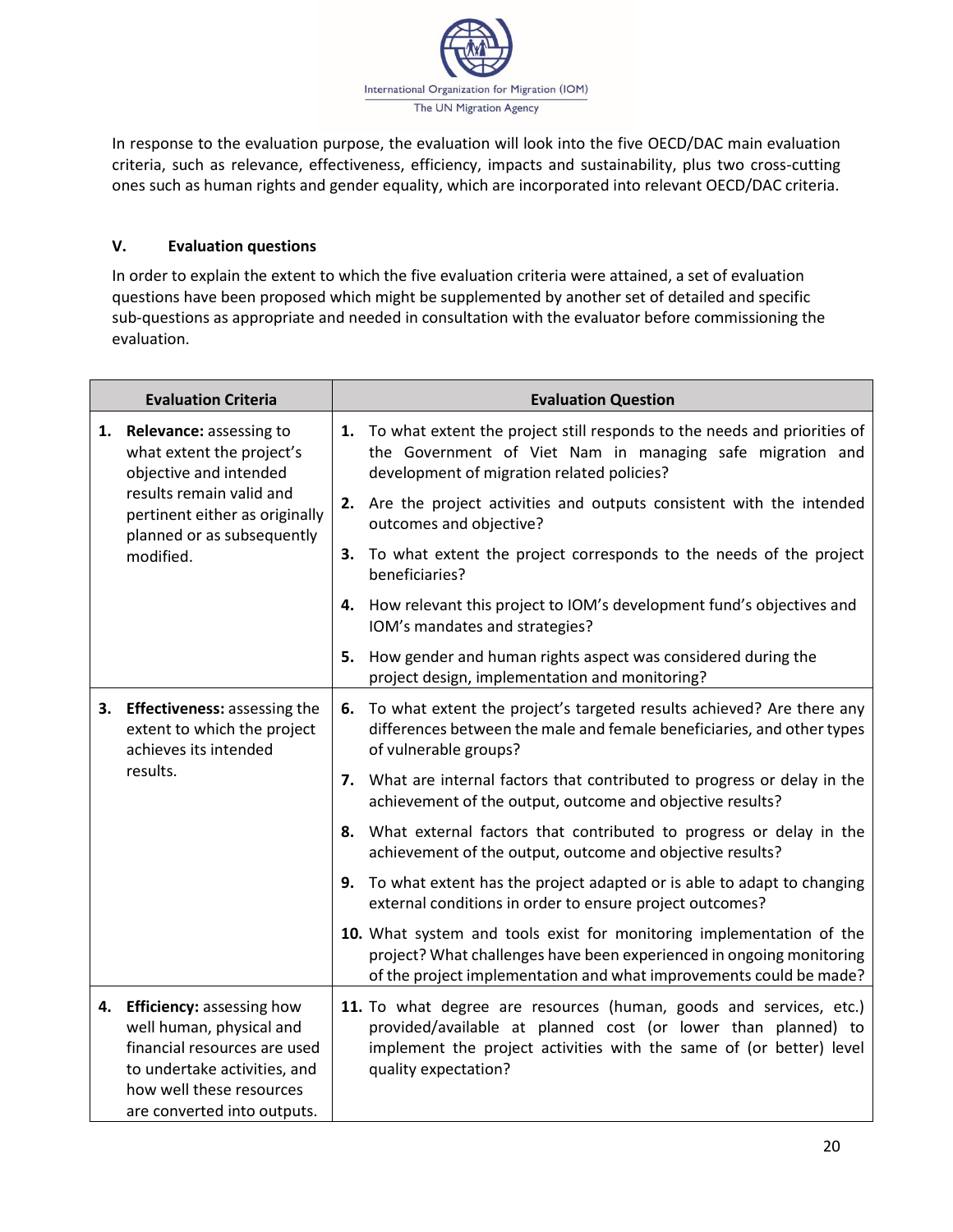

|                                                                                                                                                                                                                                                                                                         |                                                                          | financial<br><b>12.</b> Were<br>200,000)<br>the<br>(USD<br>resources<br>used<br>appropriate/proportionate to the results achieved? Can it be compared<br>to other similar projects implemented elsewhere? |  |  |  |  |
|---------------------------------------------------------------------------------------------------------------------------------------------------------------------------------------------------------------------------------------------------------------------------------------------------------|--------------------------------------------------------------------------|-----------------------------------------------------------------------------------------------------------------------------------------------------------------------------------------------------------|--|--|--|--|
|                                                                                                                                                                                                                                                                                                         |                                                                          | 13. Is a workplan and resource schedule available and used by the                                                                                                                                         |  |  |  |  |
|                                                                                                                                                                                                                                                                                                         |                                                                          | project management and other relevant parties?                                                                                                                                                            |  |  |  |  |
|                                                                                                                                                                                                                                                                                                         |                                                                          | <b>14.</b> Were there synergies of existing coordination and initiatives of other<br>institutions to support project's ability to achieve its results in an<br>efficient manner?                          |  |  |  |  |
| 5.                                                                                                                                                                                                                                                                                                      | <b>Impacts</b>                                                           | 15. To what extent the project contributes to the enhanced management<br>and policy development of outbound migration flows?                                                                              |  |  |  |  |
|                                                                                                                                                                                                                                                                                                         |                                                                          | 16. To what extent the project contributes to improving protection of<br>migrants in general?                                                                                                             |  |  |  |  |
| 17. To what extent the Government of Viet Nam introduced or modified<br>Sustainability: assessing to<br>6.<br>what extent the project's<br>structures, resources and processes to ensure that benefits generated<br>results will be maintained<br>by the project continue once external support ceases? |                                                                          |                                                                                                                                                                                                           |  |  |  |  |
|                                                                                                                                                                                                                                                                                                         | for a certain period of time<br>after the current project<br>phased out. | 18. Are the project partners adequately capacitated (technically, financially<br>managerially) for continuing to deliver<br>the<br>project's<br>and<br>benefits/services?                                 |  |  |  |  |

#### **VI. Evaluation methodology**

The below methodology is proposed for the evaluator, but this will be reviewed and revised as relevant in accordance with further discussion with the evaluator during the inception phase.

#### **6.1.Data collection and analysis methods:**

For the purpose of this evaluation, it is expected that the evaluator will employ the following methods for data collection and analysis:

#### **Data Collection:**

- Desk review of relevant project documents, project reports, meeting minutes, publications and other materials identified;
- Conduct KIIs and focus group discussion with the project stakeholders to document both qualitative and quantitative information; and
- Conduct the survey of stakeholders for a more descriptive and qualitative information.

#### **Data analysis:**

• The evaluator is expected to analysis the data with both qualitative and quantitative in both description and infographics.

#### **6.2.Sampling**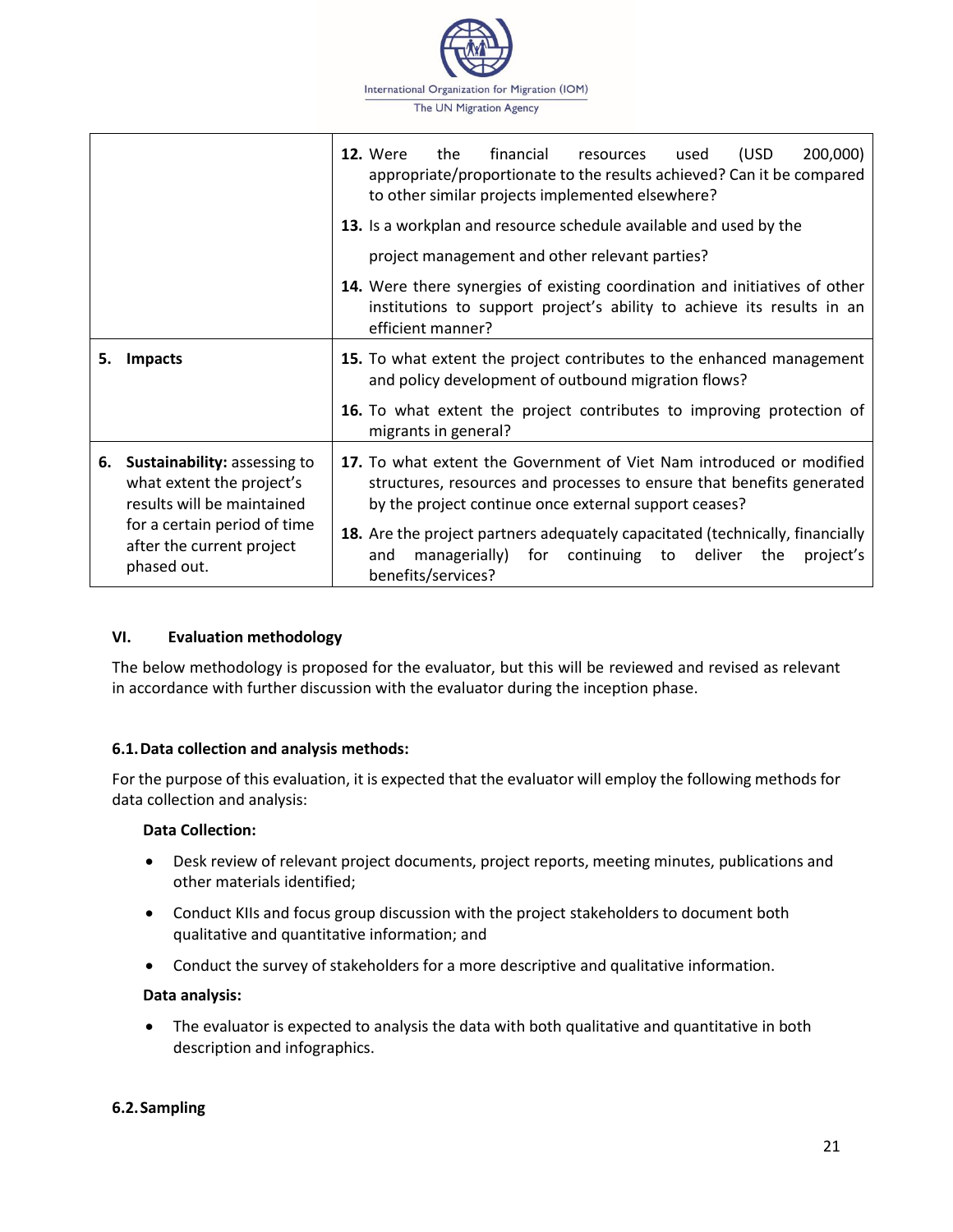

The sampling use for this evaluation will be both purposive and random. Representatives of the government stakeholders, research institutions and researchers will be identified by the project. This list below is for the Key Informant Interview and Focus Group Discussion.

| <b>Institution type</b>     | <b>Stakeholders</b>                                                                             | <b>Number</b>  | <b>Methods</b>                 | Location |
|-----------------------------|-------------------------------------------------------------------------------------------------|----------------|--------------------------------|----------|
| Government                  | MFA, MoLISA, MoJ, MPS, MND, MoET,<br>MPI, Government Office, VWU                                | 12             | 5 persons in<br>FGD & 7 in KII | Ha Noi   |
| Research<br>Institution/NGO | VASS, Institute for Population, Family and<br>Children                                          | $\overline{2}$ | KII                            | Ha Noi   |
| DP/UN Agency                | <b>UNFPA</b>                                                                                    |                | KII                            | Ha Noi   |
| <b>IOM</b>                  | IOM staff managed the project, including<br>the project manager, project team, PDO,<br>and RMO. | 5              | KII                            | Ha Noi   |
|                             |                                                                                                 | 20             |                                |          |

#### **VII. Evaluation deliverables**

|    | <b>Deliverables</b>                   | <b>Schedule of delivery</b> | <b>Notes</b>            |
|----|---------------------------------------|-----------------------------|-------------------------|
| 1. | <b>Evaluation Matrix is finalized</b> | 24 September 2018           | Follow the IOM-template |
|    | 2. Completed field data collection    | 5 October 2017              |                         |
| 3. | De-briefing session delivered         | 5 October 2018              |                         |
| 4. | Draft Evaluation Report and brief     | 12 October 2018             | Follow the IOM-template |
|    | power point presentation              |                             |                         |
|    | 5. Evaluation Learning Brief          | 19 October 2018             | Follow the IOM-template |
| 6. | <b>Final Evaluation Report</b>        | 19 October 2018             | Follow the IOM-template |

#### **VIII. Evaluation workplan**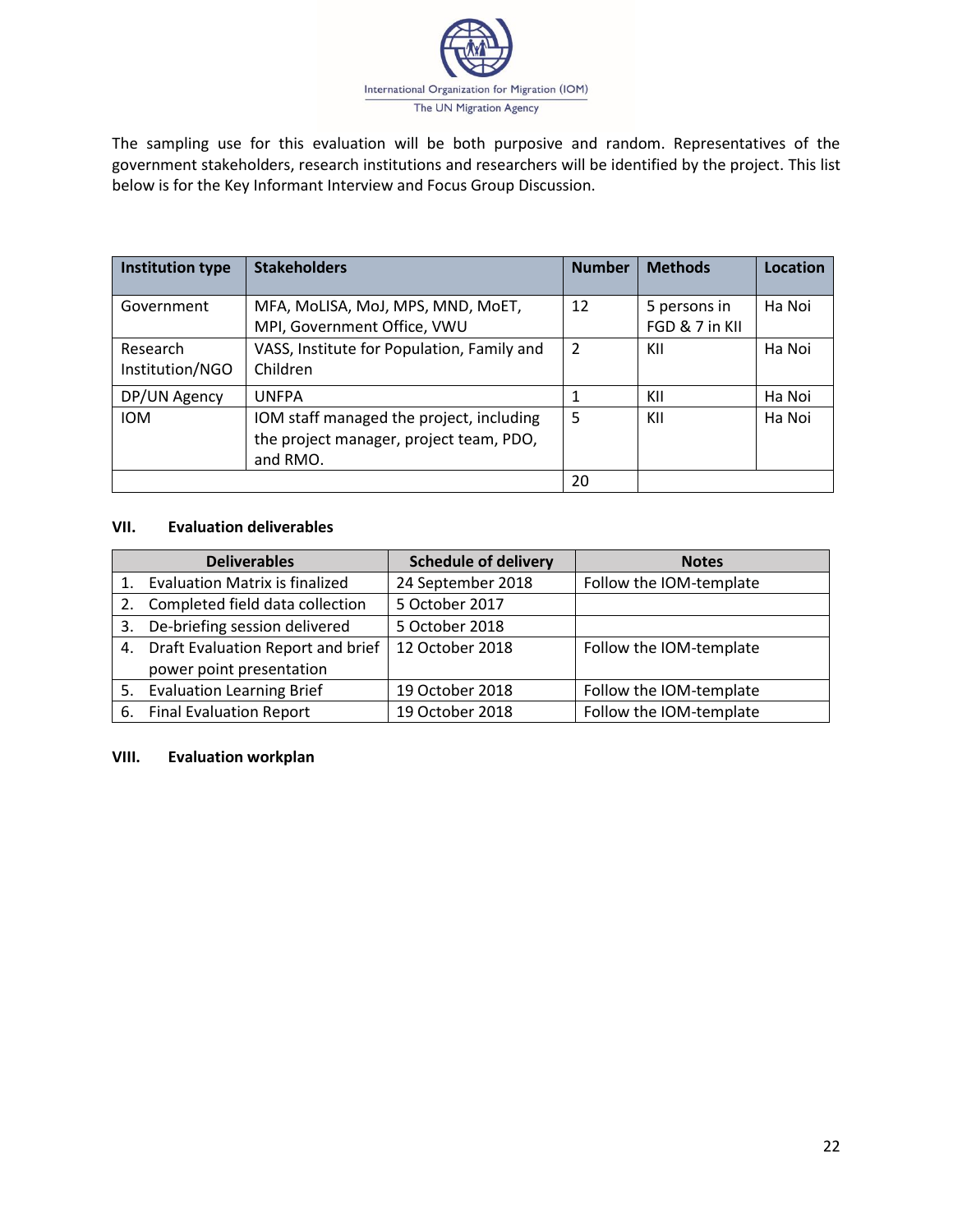

|                                           |                |                                |             | Sep 2018     |                |              | Oct 2018       |   |  |   |
|-------------------------------------------|----------------|--------------------------------|-------------|--------------|----------------|--------------|----------------|---|--|---|
| <b>Activity</b>                           | Days           | Responsible                    | Location    | $\mathbf{1}$ | $\overline{2}$ | $\mathbf{3}$ | $\overline{a}$ | 5 |  | 8 |
| Review project documents and              | $\overline{2}$ | Evaluator                      | Evaluator's |              |                |              |                |   |  |   |
| relevant literature.                      |                |                                | office      |              |                |              |                |   |  |   |
| Drafting the Inception                    | 1              | Evaluator                      | Evaluator's |              |                |              |                |   |  |   |
| <b>Report/Evaluation Matrix</b>           |                |                                | office      |              |                |              |                |   |  |   |
| <b>Inception Report/Evaluation Matrix</b> | $\overline{2}$ | Evaluator                      | IOM Ha Noi  |              |                |              |                |   |  |   |
| is being reviewed and finalized           |                |                                |             |              |                |              |                |   |  |   |
| Interviews/Data collection                | 5              | Evaluator                      | Ha Noi      |              |                |              |                |   |  |   |
| Debriefing session                        | 0.5            | <b>Evaluator &amp; Project</b> | IOM Ha Noi  |              |                |              |                |   |  |   |
|                                           |                | team                           |             |              |                |              |                |   |  |   |
| Data analysis and drafting the            | 5              | Evaluator                      | Evaluator's |              |                |              |                |   |  |   |
| report                                    |                |                                | office      |              |                |              |                |   |  |   |
| Draft Report is being reviewed            | $\overline{2}$ | Evaluator                      | Evaluator's |              |                |              |                |   |  |   |
|                                           |                |                                | office      |              |                |              |                |   |  |   |
| Finalize the report                       | $\mathcal{P}$  | Evaluator<br>Evaluator's       |             |              |                |              |                |   |  |   |
|                                           |                |                                | office      |              |                |              |                |   |  |   |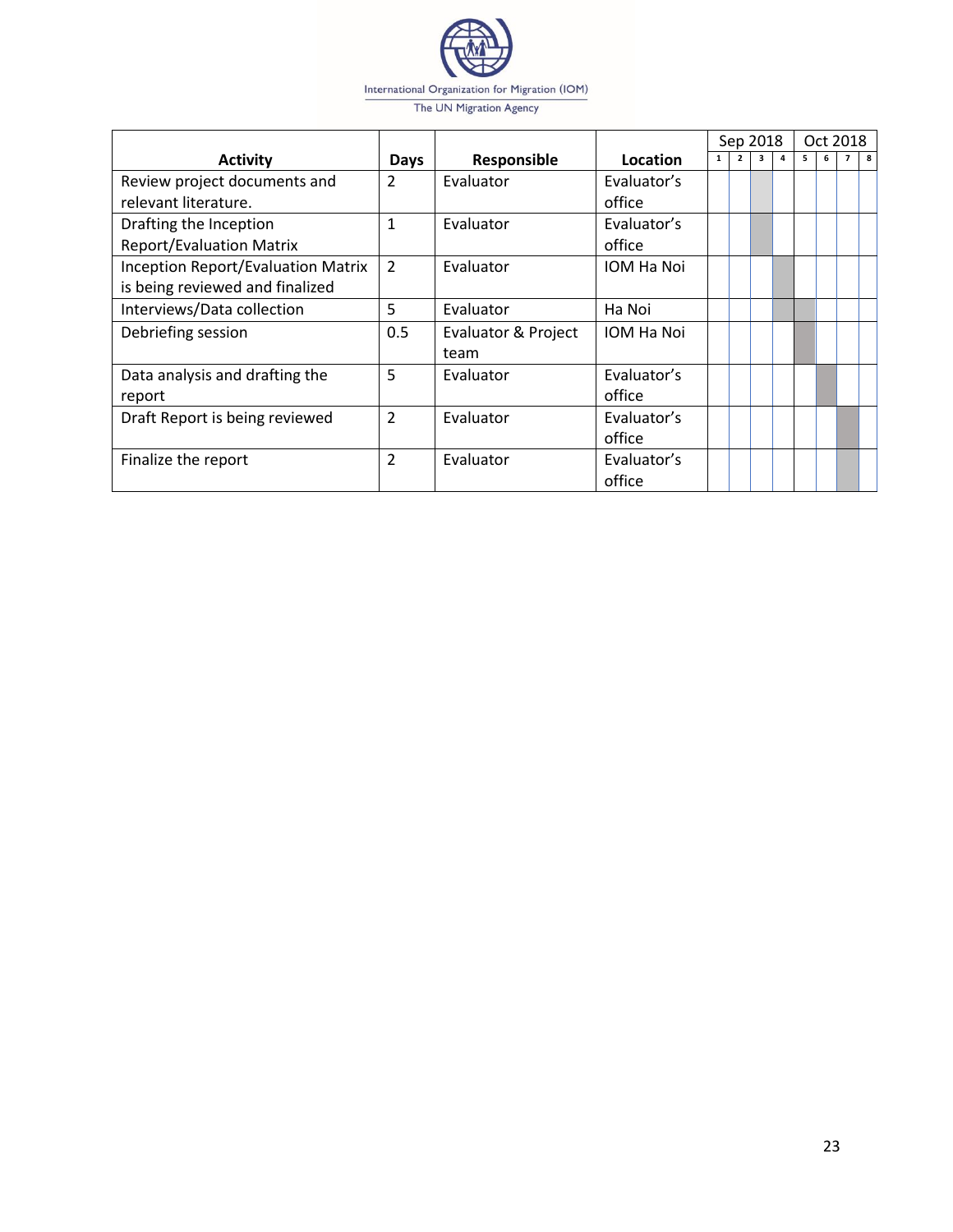

### **IX. Evaluation budget**

Expenses for this evaluation will be covered through the budgeted expenses in WBS number:

MK.0047.VN10.57.02.001. Logistical and travel assistance will be provided through existing staff in the Mission office. A detailed work plan will be prepared and agreed on between the evaluator and the project management team in the country. However, here is the rough estimation for the evaluation budgeting purpose:

| <b>Expenses</b>                                | Location           | <b>Unit</b>    | # of Unit               | Cost per unit<br>(USD) | <b>Total (USD)</b> |
|------------------------------------------------|--------------------|----------------|-------------------------|------------------------|--------------------|
| DSA for evaluator                              | Ha Noi, Viet Nam   | Trip           | 1 person $*$ 10<br>days | 168                    | 1,680              |
| Air ticket for<br>evaluator                    | <b>BKK-HAN-BKK</b> | Trip           | 1 person                | 350                    | 350                |
| Refreshment for<br>focused group<br>discussion | Ha Noi, Viet Nam   | <b>Meeting</b> | 1                       | 100                    | 100                |
| Miscellaneous<br>expenses                      | Ha Noi, Viet Nam   |                |                         |                        | 100                |
| <b>TOTAL</b>                                   |                    |                |                         |                        | <b>USD 2,230</b>   |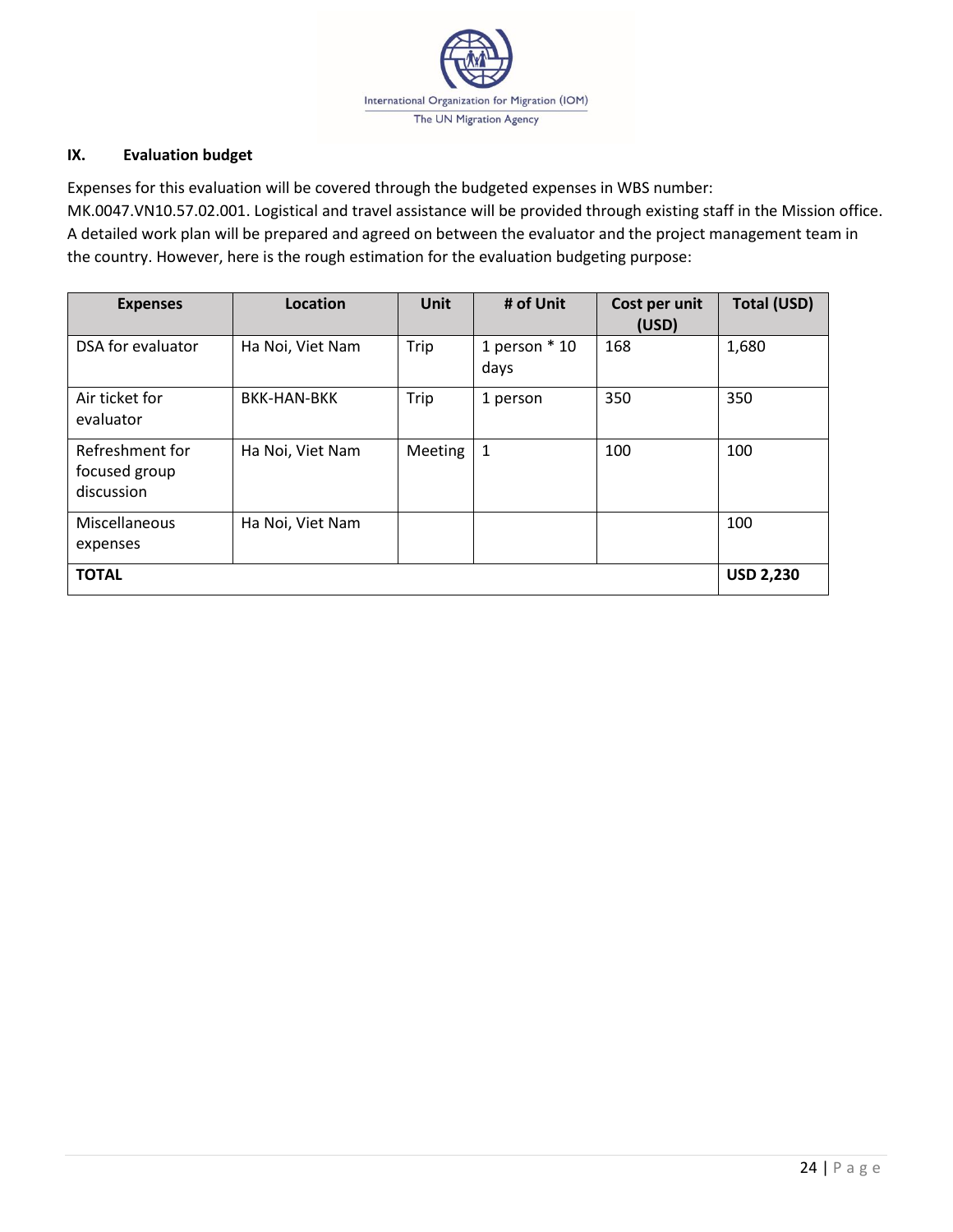

### 8.3. Evaluation Matrix

<span id="page-29-0"></span>

| EVALUTION MATRIX for PR.0125 PROMOTING DEVELOPMENT-FRIENDLY MIGRATION POLICIES IN VIET NAM THROUGH ENHANCING THE EVIDENCE BASED FOR POLICY |                                                                                                                                                                                                   |                                                                                                                                                                                 |                                                                          |                                                                                             |
|--------------------------------------------------------------------------------------------------------------------------------------------|---------------------------------------------------------------------------------------------------------------------------------------------------------------------------------------------------|---------------------------------------------------------------------------------------------------------------------------------------------------------------------------------|--------------------------------------------------------------------------|---------------------------------------------------------------------------------------------|
|                                                                                                                                            | <b>Evaluation Questions (Key &amp; Sub Questions)</b>                                                                                                                                             | <b>Indicators</b>                                                                                                                                                               | Data Source                                                              | <b>Method</b>                                                                               |
| Relevance                                                                                                                                  |                                                                                                                                                                                                   |                                                                                                                                                                                 |                                                                          |                                                                                             |
| 1.1                                                                                                                                        | To what extent the Migration Profile still responds to the needs and priorities of the Government of Viet Nam in managing safe migration and development of migration related policies?           |                                                                                                                                                                                 |                                                                          |                                                                                             |
|                                                                                                                                            | 1.11 What are the key challenges in managing migration in Viet Nam?                                                                                                                               | List of key challenges                                                                                                                                                          | Project Proposal; ILAMI 2009;<br>VN socio-economic<br>development plan;  | Document review                                                                             |
| 1.12                                                                                                                                       | What policies of the Government of Viet Nam that mentioned about the<br>needs to have evidence-based policy on migration?                                                                         | List of key policies                                                                                                                                                            | Government policies                                                      | KII with IOM project staffand Gov't<br>Document review                                      |
| 1.2                                                                                                                                        | To what extent this Migration profile project aligned with the needs and priorities of men, women and other key groups of the project beneficiaries in the design, implementation and monitoring? |                                                                                                                                                                                 |                                                                          |                                                                                             |
| 1.2.1                                                                                                                                      | Who are or who will benefit from this migration profile report directly<br>and indirectly? Are there any differences in regard to their identities?                                               | List of groups of people who benefited directly and<br>indirectly                                                                                                               | Reports, IOM project staff and<br>stakeholders                           | Document review and interview with IOM<br>project staff and stakeholders                    |
| 1.2.2                                                                                                                                      | What are the gender consideration in the design (existence of gender<br>analysis and relevant results disaggregation), implementation and<br>monitoring the project?                              | Gender representation in the Advisory Panel;<br>Gender representation of participants in all project's<br>events;<br>Level of their participation between gender<br>identities. | Proposal document; reports;<br>and IOM project staff and<br>stakeholders | Document review<br>Document review<br>Interviews with IOM project staff and<br>stakeholders |
| 1.3                                                                                                                                        | How relevant this project to IOM's development fund's objectives and IOM's mandates and strategies?                                                                                               |                                                                                                                                                                                 |                                                                          |                                                                                             |
| 1.3.1                                                                                                                                      | Which objectives and principles of MiGOF this project relates? Had this<br>project specifically mentioned about the alignment?                                                                    | Identified objectives and principles that related to<br>this project                                                                                                            | Proposal document; MiGOF                                                 | Document review                                                                             |
| 1.4                                                                                                                                        | Was the vertical intervention logical?                                                                                                                                                            |                                                                                                                                                                                 |                                                                          |                                                                                             |
| 1.4.1                                                                                                                                      | By the design, shall the proposed activities adequately be able to achieve<br>the planned outputs? If not why, and what else should be proposed and<br>implemened?                                | List of outputs that could not be achievfed because<br>they lack of adequate activities;<br>List of additional activities should be proposed and<br>implemented                 | Proposal document; reports;<br>and IOM project staff                     | Document review<br>Interviews with IOM project staff                                        |
| 1.4.2                                                                                                                                      | By the design, shall the planned outputs logically lead to the planned<br>outcome? If not why, and what additional outputs should be proposed?                                                    | List of additional outputs that hel the project achieve<br>its intended outcome                                                                                                 | Proposal document; reports;<br>and IOM project staff                     | Document review<br>Interviews with IOM project staff                                        |
| 1.4.3                                                                                                                                      | Were indicators SMART enough? If not why?                                                                                                                                                         | List of indicators that are SMART and not SMART                                                                                                                                 | Results Matrix and IOM project<br>staff                                  | Document review<br>Interviews with IOM project staff                                        |
| 1.4.4                                                                                                                                      | Were the indicators' baseline and targets reasonable? If not why?                                                                                                                                 | List of baselines and targets that are reasonable and<br>unreasonable                                                                                                           | Results Matrix and IOM project<br>staff                                  | Document review<br>Interviews with IOM project staff                                        |
| 1.4.5                                                                                                                                      | Were assumptions be able to help the project achieve its intended<br>results? If not why?                                                                                                         | List of assumptions that are reasonable and<br>unreasonable.                                                                                                                    | Results Matrix and IOM project<br>staff                                  | Document review<br>Interviews with IOM project staff                                        |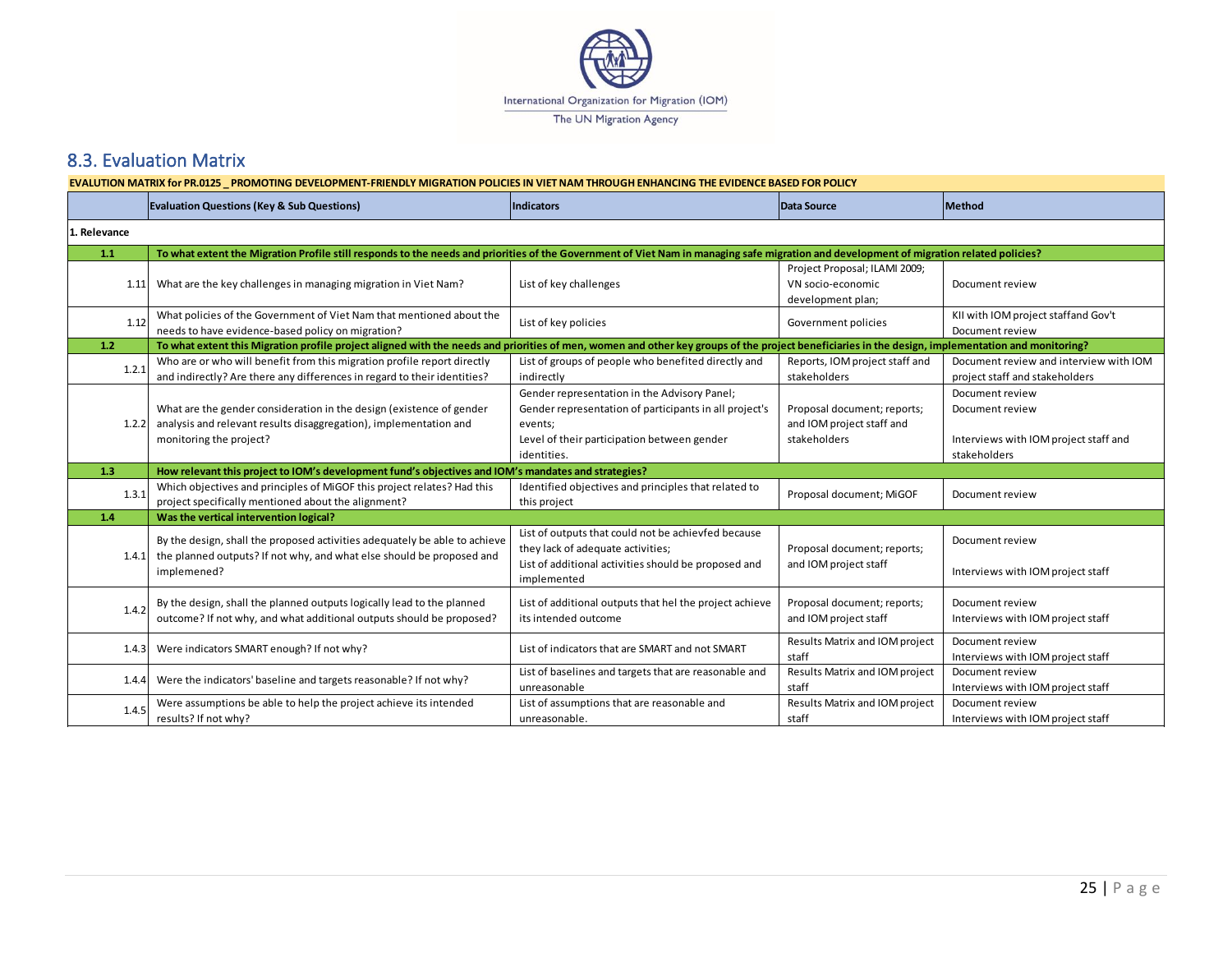

| 2. Effectiveness |                                                                                                                                                                                                                                                                                                                                                                      |                                                                                                                                                                                                                        |                                                                            |                                                                              |  |
|------------------|----------------------------------------------------------------------------------------------------------------------------------------------------------------------------------------------------------------------------------------------------------------------------------------------------------------------------------------------------------------------|------------------------------------------------------------------------------------------------------------------------------------------------------------------------------------------------------------------------|----------------------------------------------------------------------------|------------------------------------------------------------------------------|--|
| 2.1              | To what extent the project's targeted results achieved, and lessons learned?                                                                                                                                                                                                                                                                                         |                                                                                                                                                                                                                        |                                                                            |                                                                              |  |
|                  | <b>Output Results</b>                                                                                                                                                                                                                                                                                                                                                |                                                                                                                                                                                                                        |                                                                            |                                                                              |  |
| 2.1.1            | How many government agencies and representatives (both male and<br>female), including those who are not part of the advisory panel received<br>a copy (hard VS soft) of the Migration Profile Report?                                                                                                                                                                | List of people/stakeholders received the copy of the<br>Migration Profile Reports, disaggregated by sex, AP<br>and non-AP and by Gov't and non-Gov't                                                                   | Reports, IOM project staff                                                 | Document review<br>Interviews with IOM project staff                         |  |
| 2.1.2            | How many government agencies and representatives (both male and<br>female), including those who are not part of the advisory panel received<br>the access to the online migration database, migration agency mapping<br>report, and other project's deliverables?                                                                                                    | List of people/stakeholders had seen the the online<br>migration database, migration agency mapping<br>report, and other project's deliverabless,<br>disaggregated by sex, AP and non-AP and by Gov't and<br>non-Gov't | Reports, IOM project staff                                                 | Document review<br>Interviews with IOM project staff                         |  |
| 2.1.3            | Who were and how many of the stakeholders (male and female) involved<br>in the formulation process of the Migration Profile, including those who<br>are not part of the project advisory panel?                                                                                                                                                                      | List of people/stakeholders participated in the<br>dissemination workshops, disaggregated by sex, AP<br>and non-AP and by Gov't and non-Gov't                                                                          | Reports, IOM project staff                                                 | Document review<br>Interviews with IOM project staff                         |  |
| 2.1.4            | What project's output results had been produced by the project?                                                                                                                                                                                                                                                                                                      | List of deliverables compared the planned outputs                                                                                                                                                                      | Reports, IOM project staff                                                 | Document review<br>Interviews with IOM project staff                         |  |
| 2.1.5            | How did the project beneficiaries perceive the quality, relevance and<br>usefulness of the Migration Profile report, online kigration database,<br>migration agency mapping report, online migration database, migration<br>agency mapping report, policy brief/discussion papers, and the agency<br>coordination mechanism in migration related policy formulation? | Perception of the beneficiaries on the quality,<br>relevance and usefulness of the project's outputs.                                                                                                                  | Stakeholder                                                                | Interviews with stakeholders; online<br>survey; MP dissemination WS reports; |  |
| 2.1.6            | What did the project stakeholders perceive the usefulness of the<br>IOM project staff and<br>Perception on the project advisory panel<br>advisory panel, and the coordination made by IOM?<br>stakeholders                                                                                                                                                           |                                                                                                                                                                                                                        | Interviews with IOM project staff and the<br>members of the AP.            |                                                                              |  |
|                  | <b>Outcome Results</b>                                                                                                                                                                                                                                                                                                                                               |                                                                                                                                                                                                                        |                                                                            |                                                                              |  |
| 2.1.7            | Which policy papers of the Government had referred to the Migration<br>Profile, or cited the Migration Profile, or other project's deliverables?                                                                                                                                                                                                                     | List of the policy papers which cited or referred to the<br>project's deliverables.                                                                                                                                    | Relevant government policy<br>paper; IOM project staff and<br>stakeholders | Document review<br>Interviews with IOM project staff and<br>stakeholders     |  |
| 2.1.8            | Had there been any policy debates that refer to the Migration Profile<br>Report?                                                                                                                                                                                                                                                                                     | List of policy debates that led by the government and<br>referred to the Migration Profile Report                                                                                                                      | IOM project staff and<br>stakeholders                                      | Interviews with IOM project staff and<br>stakeholders                        |  |
| 2.1.9            | Who is administering and using the online migration database? And how<br>their capacity was developed?                                                                                                                                                                                                                                                               | Government institution that is administering the<br>database, and the level of their capacity                                                                                                                          | IOM project staff and<br>stakeholders                                      | Interviews with IOM project staff and<br>stakeholders                        |  |
| 2.1.10           | To what extent the government coordinates with other agencies,<br>including non-government stakeholders in policy formulation or policy<br>debate related to migration? How much this had been attributed to the<br>project's established advisory panel as well as capacity building?                                                                               | Number of coordinations by the gov't related to<br>policy formation or policy debates, and their<br>relevance to the project                                                                                           | IOM project staff and<br>stakeholders                                      | Interviews with IOM project staff and<br>stakeholders                        |  |
| $2.2^{\circ}$    | Lessons Learned and good practices?                                                                                                                                                                                                                                                                                                                                  |                                                                                                                                                                                                                        |                                                                            |                                                                              |  |
| 2.2.1            | Internal positive and negative factors, how the project dealt with the<br>negative factors, and lessons learned for achieving the intended results?                                                                                                                                                                                                                  | List of internal factors disggregated by positive and<br>negative, project's resolutions and lessons learned                                                                                                           | Project reports, IOM project<br>staff                                      | Document review and interview with IOM<br>project staff                      |  |
| 2.2.2            | Internal positive and negative factors, how the project dealt with the<br>negative factors, and lessons learned for achieving the intended results?                                                                                                                                                                                                                  | List of external factors disggregated by positive and<br>negative, project's resolutions and lessons learned                                                                                                           | Project reports, IOM project<br>staff                                      | Document review and interview with IOM<br>project staff                      |  |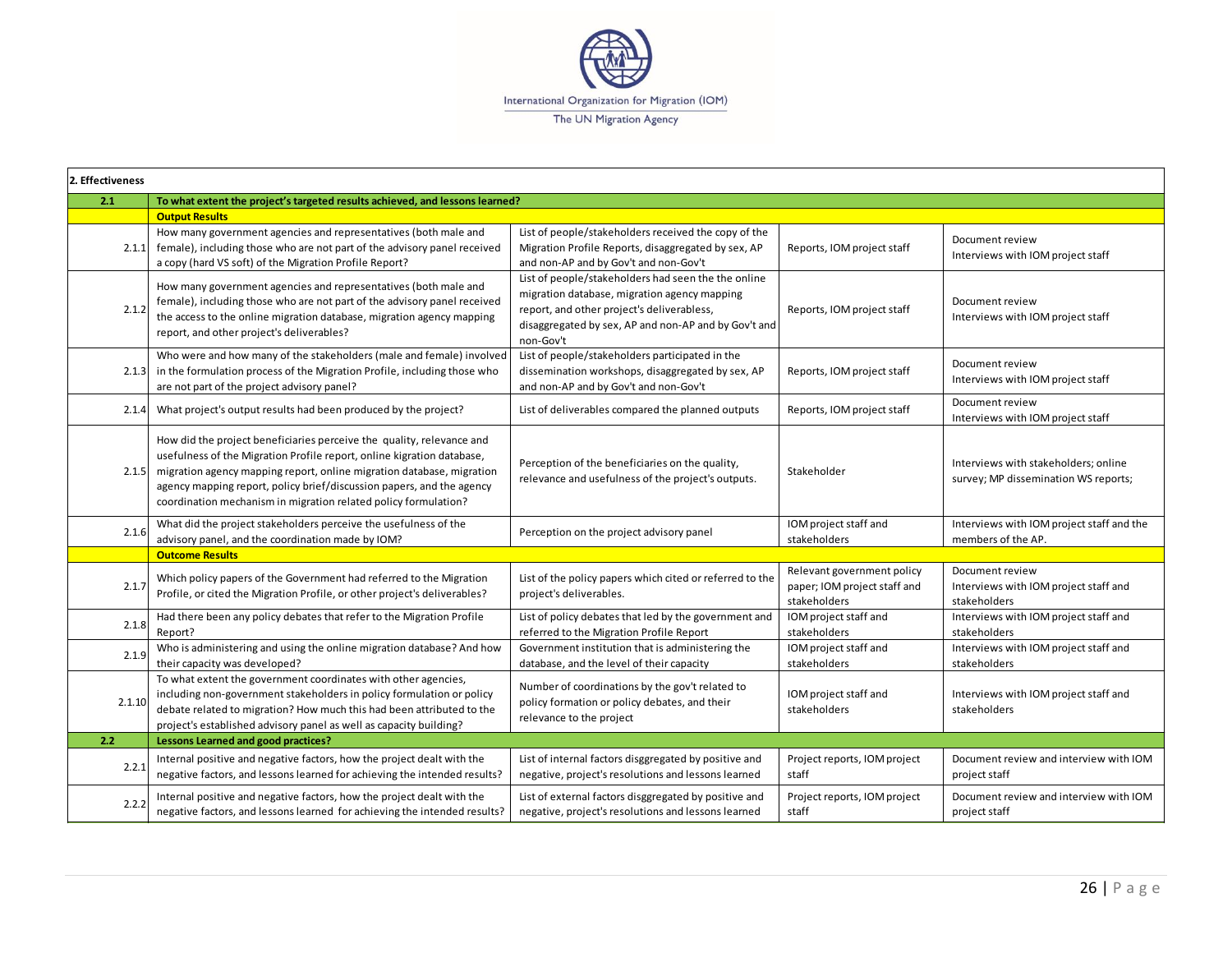

| 2.3               | What system and tools exist for monitoring implementation of the project? What challenges have been experienced in ongoing monitoring of the project implementation and what improvements could be<br>made?                                                                                                                                |                                                                                                            |                                                              |                                                                           |
|-------------------|--------------------------------------------------------------------------------------------------------------------------------------------------------------------------------------------------------------------------------------------------------------------------------------------------------------------------------------------|------------------------------------------------------------------------------------------------------------|--------------------------------------------------------------|---------------------------------------------------------------------------|
| 2.3.1             | What monitoring tools (for activities, results, budget/expenditure and<br>risks) have been developed by the project?                                                                                                                                                                                                                       | List of monitoring tools                                                                                   | IOM project staff                                            | Interviews with IOM project staff                                         |
| 2.3.2             | How these tools are used by the project?                                                                                                                                                                                                                                                                                                   |                                                                                                            |                                                              |                                                                           |
| 2.3.3             | Were these tools adequate to monitor the project activities, results,<br>expenditure and identify risks?                                                                                                                                                                                                                                   | Perception on the use of the monitoring tools                                                              | IOM project staff                                            | Interviews with IOM project staff                                         |
| 2.3.4             | Had the identified risks and assumptions been regularly reviewed and<br>updated?                                                                                                                                                                                                                                                           | Perception on the risk and assumption monitoring<br>Interviews with IOM project staff<br>IOM project staff |                                                              |                                                                           |
| 2.3.5             | How is the internal data management system in place? Is it aggregating<br>data by gender and group of stakeholders?                                                                                                                                                                                                                        | Data management system; IOM<br>Perception on the project data management<br>project staff<br>project staff |                                                              | Document review and interviews with IOM                                   |
| 3. Sustainability |                                                                                                                                                                                                                                                                                                                                            |                                                                                                            |                                                              |                                                                           |
| 3.1               | To what extent the Government of Viet Nam introduced or modified structures, resources and processes to ensure that benefits generated by the project continue once external support ceases?                                                                                                                                               |                                                                                                            |                                                              |                                                                           |
| 3.1.1             | What is the level of functioning of the migration advisory panel?                                                                                                                                                                                                                                                                          | The current use of the advisory panel after the project<br>ended                                           | IOM project staff and<br>stakeholders                        | Interviews with IOM project staff and the<br>PA stakeholders              |
| 3.1.2             | List of Government's commitments on the use of the<br>What are the government of Viet Nam initiatives/arrangements in<br>IOM project staff and<br>Migration Profile Report and the online database, and<br>making use of the Migration Profile and the online Migration Database?<br>stakeholders<br>PA stakeholders<br>other deliverables |                                                                                                            | Interviews with IOM project staff and the                    |                                                                           |
|                   | What should had been developed or introduced to make sure that the<br>IOM project staff and<br>Government of Viet Nam would continue using the Migration Profile, and<br>Existence of the exit strategy<br>3.1.3<br>stakeholders<br>the online Migration Database?                                                                         |                                                                                                            | Interviews with IOM project staff and the<br>PA stakeholders |                                                                           |
| 3.2               | Are the project partners adequately capacitated (technically, financially and managerially) for continuing to deliver the project's benefits/services?                                                                                                                                                                                     |                                                                                                            |                                                              |                                                                           |
| 3.2.1             | To what extents the officials of Viet Nam Governmen been exposed to<br>capacity building activities on migration related subject by the project?                                                                                                                                                                                           | Change in knowledge on migration issues among the<br>government officials                                  | Training reports, project<br>reports, and the stakeholders   | Document review and interviews with IOM<br>project staff and stakeholders |
| 3.2.2             | Were there any challenges in retaining these capacity for the benefits of<br>migration policy development in Viet Nam? What should be the<br>resolutions?                                                                                                                                                                                  | List of challenges in retaining the trained officials,<br>and ideal resolutions                            | IOM project staff and<br>stakeholders                        | Interviews with IOM project staff and<br>stakeholders                     |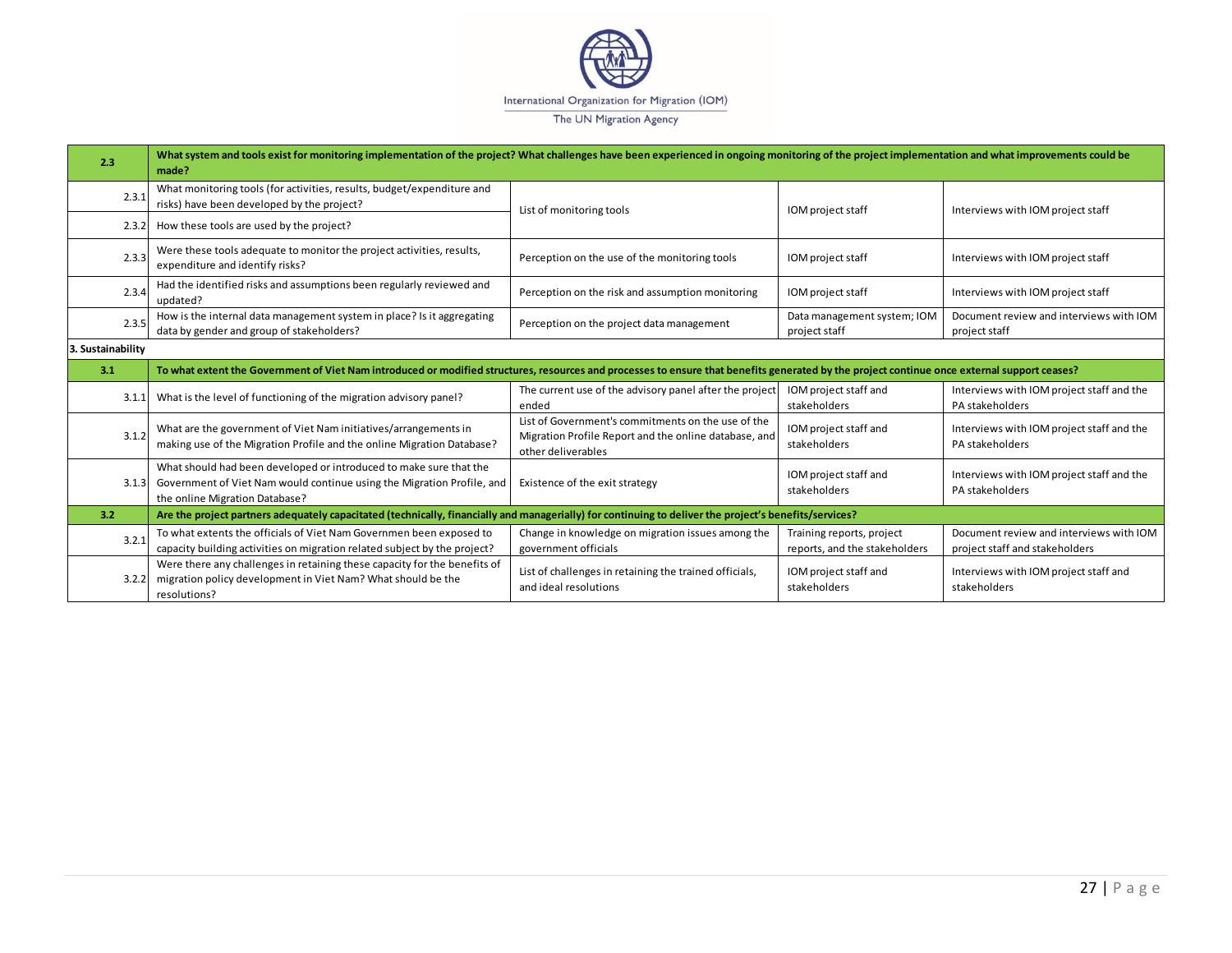

## <span id="page-32-0"></span>8.4. List of people interviewed

| No.                     | <b>Name</b>                | <b>Agency</b>                                                     | <b>Email</b>                       | Gender |
|-------------------------|----------------------------|-------------------------------------------------------------------|------------------------------------|--------|
| $\mathbf{1}$            | Đỗ Hoàng Tùng              | Head of the Division for Citizen Protection                       | Mttt12 au@yahoo.com                | Male   |
|                         |                            | Assistant to Head of CD/MoFA                                      |                                    |        |
|                         |                            |                                                                   |                                    |        |
| $\mathbf{2}$            | Nguyễn Thành               | Head of International Migration Division,                         |                                    | Female |
|                         | Thủy                       | CD/MoFA                                                           | nguyenthanhthuy.ny@g<br>mail.com   |        |
| 3                       | Bùi Đăng Quân              | Deputy Head of Citizen Protection                                 | quanbuidang80@yahoo.               | Male   |
|                         |                            | Division, CD/MoFA                                                 | com                                |        |
| 4                       | Mai Ngọc                   | Official, CD/MoFA                                                 | maingoc_quynh1982@y                | Male   |
|                         | Quỳnh                      |                                                                   | ahoo.com                           |        |
| 5                       | Đặng Trần Anh              | Deputy Head of the Department of Child                            |                                    |        |
|                         | Tuấn                       | Adoption (DoCA), MoJ                                              | tuandta@moj.gov.vn                 | Male   |
| 6                       | Nguyễn Tuấn                | Deputy Head of the Department for                                 | ntanh@gso.gov.vn                   | Male   |
|                         | Anh                        | Population and Labour Statistics, General<br>tuananh9alengochan@y |                                    |        |
|                         |                            | Statistics Office (GSO),<br>Ministry of                           | ahoo.com                           |        |
|                         |                            | Planning and Investment.                                          |                                    |        |
| $\overline{\mathbf{z}}$ | Lương Đình                 | Deputy Head of the<br>Division<br>of                              |                                    | Male   |
|                         | Kháng                      | Immigration Management for Vietnamese                             |                                    |        |
|                         |                            | citizen, Immigration Department, MPSI                             |                                    |        |
| 8                       | Đỗ Vân Hương               | of the<br>Legislation<br>Head<br>Division,                        | huong molisa@yahoo.c               | Female |
|                         |                            | Department of Overseas Labour (DoLAB),<br>om.vn                   |                                    |        |
|                         |                            | <b>MOLISA</b>                                                     |                                    |        |
| 9                       | Nghiem Thi                 | Former consultant for the Viet Nam                                |                                    | Female |
|                         | Thuy                       | Migration Profile project I, Vietnam                              |                                    |        |
|                         |                            | <b>Academy of Social Sciences</b>                                 |                                    |        |
| 10                      | Vu Ngoc Binh               | Senior Advisor, Institute for Population,                         |                                    | Male   |
|                         |                            | Family and Children Studies (IPFCS) under                         |                                    |        |
|                         |                            | the Viet Nam Union of Science and                                 |                                    |        |
|                         |                            | <b>Technology Association</b>                                     |                                    |        |
| 11                      | Vu Manh Loi                | Consultant for the Viet Nam Migration                             |                                    | Male   |
|                         |                            | Profile II                                                        |                                    |        |
| 12                      | Anthony                    | Australian Embassy, in Hanoi                                      |                                    | Male   |
|                         | Kneipp                     |                                                                   |                                    |        |
| 13                      | <b>HOANG Nhat</b>          | Project Assistant, IOM-Viet Nam                                   | ndanghoang@iom.int                 | Male   |
|                         | Dang                       |                                                                   |                                    |        |
| 14                      | <b>NGUYEN Quoc</b>         | National Project Officer, IOM-Viet Nam                            | QNAM@iom.int                       | Male   |
|                         | Nam<br><b>KNIGHT David</b> |                                                                   |                                    |        |
| 15                      |                            | Chief of Mission, IOM-Viet Nam                                    | DKNIGHT@iom.int<br>PPRIEST@iom.int | Male   |
| 16                      | <b>PRIEST Paul</b>         | Project Manager, IOM-Viet Nam                                     |                                    | Male   |
| 17                      | Oanh Le TRAN               | Head of Admin and Finance, IOM-Viet                               | OANHTRAN@iom.int                   | Female |
|                         |                            | Nam                                                               |                                    |        |